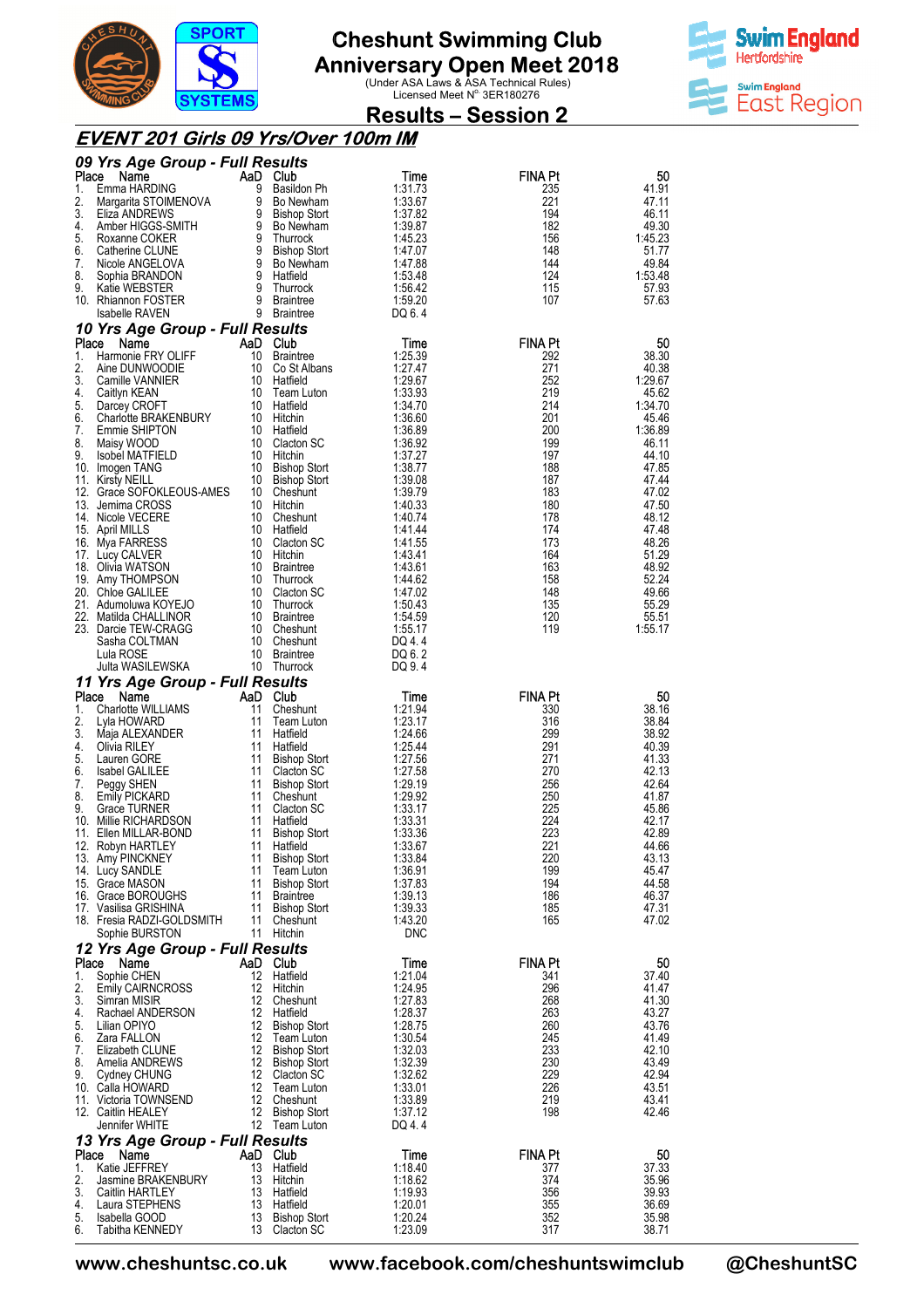



|       |                                           |     |                     | <b>Results – Session 2</b> |                |       |
|-------|-------------------------------------------|-----|---------------------|----------------------------|----------------|-------|
| 7.    | Isabella HAMMOND                          | 13  | Hitchin             | 1:24.16                    | 305            | 38.37 |
| 8.    | Sophie CLARK                              | 13  | Hitchin             | 1:25.45                    | 291            | 38.99 |
| 9.    | Aoife JAMES                               | 13  | <b>Bishop Stort</b> | 1:27.29                    | 273            | 41.18 |
| 10.   | Evie BROWN                                | 13  | Cheshunt            | 1:27.37                    | 272            | 40.18 |
| 11.   | <b>Charlotte CLARK</b>                    | 13  | Hitchin             | 1:27.63                    | 270            | 41.54 |
| 12.   | Sofia READ                                | 13  | <b>Bishop Stort</b> | 1:33.71                    | 221            | 43.06 |
| 13.   | Lauren ROBINSON                           | 13  | <b>Bishop Stort</b> | 1:34.57                    | 215            | 43.78 |
| 14.   | Hannah STAPLETON                          | 13  | Hitchin             | 1:36.31                    | 203            | 47.03 |
|       | 15. Amy WOOLLARD                          | 13  | Hitchin             | 1:40.01                    | 181            | 50.62 |
|       | Minnie SAVAGE                             | 13  | <b>Bishop Stort</b> | DQ 9.4                     |                |       |
|       | 14 Yrs Age Group - Full Results           |     |                     |                            |                |       |
| Place | Name                                      | AaD | Club                | Time                       | <b>FINA Pt</b> | 50    |
| 1.    | Amelia HEARNE                             | 14  | Clacton SC          | 1:17.92                    | 384            | 35.36 |
| 2.    | Catherine RYAN                            | 14  | Hoddesdon           | 1:19.14                    | 367            | 35.50 |
| 3.    | Mollie DOWNES                             | 14  | Hoddesdon           | 1:20.04                    | 354            | 35.88 |
| 4.    | Aimee WILLIAMS                            | 14  | Cheshunt            | 1:21.89                    | 331            | 37.61 |
| 5.    | Hannah BLIGHT                             | 14  | Hatfield            | 1:26.63                    | 279            | 40.89 |
|       | 15 Yrs/Over Age Group - Full Results      |     |                     |                            |                |       |
| Place | Name                                      |     | AaD Club            | Time                       | <b>FINA Pt</b> | 50    |
| 1.    | Kameliya STOIMENOVA                       | 15  | Bo Newham           | 1:10.24                    | 525            | 33.65 |
| 2.    | Chloe OGDEN                               | 16  | <b>Bishop Stort</b> | 1:16.26                    | 410            | 35.30 |
| 3.    | Ellena ODELL                              | 15  | <b>Braintree</b>    | 1:20.06                    | 354            | 36.86 |
| 4.    | Amy WRIGHT                                | 15  | <b>Bishop Stort</b> | 1:26.15                    | 284            | 41.34 |
|       | <b>EVENT 202 Boys 09 Yrs/Over 100m IM</b> |     |                     |                            |                |       |
|       | 09 Yrs Age Group - Full Results           |     |                     |                            |                |       |
| Place | Name                                      |     | AaD Club            | Time                       | <b>FINA Pt</b> | 50    |
| 1.    | Hugo RAUBITSCHEK-SMITH                    | 9   | Hatfield            | 1:25.14                    | 206            | 39.27 |
| 2.    | Leo SUO-SAUNDERS                          | 9   | <b>Bishop Stort</b> | 1:40.04                    | 127            | 48.07 |

| -1.<br>2. | THUYU NAUDH JUHLIN-JIIIHH<br>Leo SUO-SAUNDERS |          | $\sigma$ riguielu<br>9 Bishop Stort<br>x<br>x<br>9 Bishop <sub>burk</sub><br>9 Hitchin<br>9 Hoddesdon<br>1 | 1.ZJ. 14<br>1:40.04 | zuu<br>127            | JJ.ZI<br>48.07 |
|-----------|-----------------------------------------------|----------|------------------------------------------------------------------------------------------------------------|---------------------|-----------------------|----------------|
| 3.        | <b>Finley MILLER</b>                          |          |                                                                                                            | 1:41.02             | 123<br>94             | 50.32          |
| 4.        | Maxwell HOZIER                                |          |                                                                                                            | 1:50.24             |                       | 49.27          |
| Place     | 10 Yrs Age Group - Full Results               | AaD Club |                                                                                                            | Time                | <b>FINA Pt</b>        | 50             |
| 1.        | Name<br>George PRINCE                         |          | 10 Hatfield                                                                                                | 1:25.59             | 202                   | 41.17          |
| 2.        | David TSHUMA                                  |          | 10 Bo Newham                                                                                               | 1:30.75             | 170                   | 42.04          |
| 3.        | Harrison ODIE                                 |          | 10 Hoddesdon                                                                                               | 1:33.03             | 158                   | 42.46          |
| 4.        | Kai FELLOWS                                   |          | 10 Cheshunt                                                                                                | 1:33.66             | 154                   | 42.70          |
| 5.        | Qaiyan THOMPSON                               |          | 10 Bo Newham                                                                                               | 1:33.86             | 153                   | 45.00          |
| 6.        | George TAYLOR                                 |          | 10 Bishop Stort                                                                                            | 1:36.76             | 140                   | 43.91          |
| 7.        | Oliver TOM                                    |          | 10 Hoddesdon                                                                                               | 1:39.15             | 130                   | 45.57          |
| 8.        | Ollie BRADLEY-SMITH                           |          | 10 Hoddesdon                                                                                               | 1:41.24             | 122                   | 48.83          |
| 9.        | Daniel WILLIAMS<br>10. Jacob GRIGGS           |          | 10 Cheshunt<br>10 Clacton SC                                                                               | 1:41.40<br>1:41.42  | 122<br>121            | 50.67<br>50.09 |
|           | 11. Cameron SAN MIGUEL                        |          | 10 Bo Newham                                                                                               | 1:41.88             | 120                   | 46.62          |
|           | 12. Rana IMRAN                                |          | 10 Bo Newham                                                                                               | 1:43.03             | 116                   | 49.52          |
|           | 13. Dexter RIGBY                              |          | 10 Hatfield                                                                                                | 1:43.52             | 114                   | 52.08          |
|           | 14. Luke MORLEY                               |          | 10 Hitchin                                                                                                 | 1:45.37             | 108                   | 54.82          |
|           | 15. Arthur HAWKINS                            |          | 10 Bo Newham                                                                                               | 1:46.96             | 104                   | 48.49          |
|           | 16. Johnathan BAI                             |          | 10 Hatfield                                                                                                | 1:53.17             | 87                    | 56.30          |
|           | 17. Fadel NOMEN                               |          | 10 Bo Newham                                                                                               | 2:04.66             | 65                    | 1:00.62        |
|           | Luke PICKARD                                  |          | 10 Cheshunt                                                                                                | DQ 8.3              |                       |                |
|           | 11 Yrs Age Group - Full Results               |          |                                                                                                            |                     |                       |                |
| Place     | Name                                          |          | AaD Club                                                                                                   | Time                | <b>FINA Pt</b>        | 50             |
| 1.<br>2.  | Jago DERRINGTON<br>Igor MORDEJA               |          | 11 Bishop Stort<br>11 Cheshunt                                                                             | 1:22.38<br>1:24.03  | 227<br>214            | 37.92<br>39.38 |
| 3.        | Fergal BARRY                                  |          | 11 Bishop Stort                                                                                            | 1:27.23             | 191                   | 40.68          |
| 4.        | Matthew NICHOLLS                              |          | 11 Hatfield                                                                                                | 1:36.61             | 141                   | 44.28          |
| 5.        | Sam SAFAVIZADEH                               |          | 11 Cheshunt                                                                                                | 1:37.57             | 137                   | 46.57          |
| 6.        | Alexander CAIRNCROSS                          |          | 11 Hitchin                                                                                                 | 1:43.83             | 113                   | 49.39          |
| 7.        | Alexander THURSFIELD                          |          | 11 Bishop Stort                                                                                            | 1:46.61             | 105                   | 52.88          |
|           | 12 Yrs Age Group - Full Results               |          |                                                                                                            |                     |                       |                |
|           | Place Name                                    | AaD Club |                                                                                                            | Time                | <b>FINA Pt</b>        | 50             |
| 1.        | Joshua ELLIS                                  |          | 12 Hatfield                                                                                                | 1:22.27             | 228                   | 38.45          |
| 2.        | Oliver BLIGHT                                 |          | 12 Hatfield                                                                                                | 1:23.50             | 218                   | 41.93          |
| 3.<br>4.  | Jake EVANS<br>Maximilian COLTMAN              |          | 12 Cheshunt<br>12 Cheshunt                                                                                 | 1:25.61<br>1:27.01  | 202<br>193            | 37.90<br>40.33 |
| 5.        | David BADCOCK                                 |          | 12 Bishop Stort                                                                                            | 1:27.87             | 187                   | 41.45          |
|           | 13 Yrs Age Group - Full Results               |          |                                                                                                            |                     |                       |                |
|           | Place Name                                    |          | AaD Club                                                                                                   | Time                | <b>FINA Pt</b>        | 50             |
| 1.        | Aaron PICKARD                                 |          | 13 Cheshunt                                                                                                | 1:19.62             | 252                   | 37.33          |
| 2.        | Rowan MILLER                                  |          | 13 Hitchin                                                                                                 | 1:20.21             | 246                   | 37.07          |
| 3.        | Luke PAYNE                                    |          | 13 Hatfield                                                                                                | 1:23.82             | 216                   | 41.10          |
| 4.        | Daniel TSHUMA                                 |          | 13 Bo Newham                                                                                               | 1:24.01             | 214                   | 39.31          |
| 5.        | Edward HOWTING                                |          | 13 Hitchin                                                                                                 | 1:25.97             | 200                   | 39.24          |
| 6.        | Rohan MISIR                                   |          | 13 Cheshunt                                                                                                | 1:26.05             | 199                   | 40.69          |
|           | 14 Yrs Age Group - Full Results               |          |                                                                                                            |                     |                       |                |
| Place     | Name                                          | AaD Club |                                                                                                            | Time                | <b>FINA Pt</b><br>457 | 50             |
| 1.<br>2.  | Morgan FOSTER<br>Taylor COE                   |          | 14 Braintree<br>14 Cheshunt                                                                                | 1:05.26<br>1:11.84  | 343                   | 30.47<br>32.28 |
| 3.        | Zac HOZIER                                    |          | 14 Hoddesdon                                                                                               | 1:18.67             | 261                   | 35.76          |
| 4.        | Alex SMITH                                    |          | 14 Cheshunt                                                                                                | 1:29.85             | 175                   | 43.12          |
|           |                                               |          |                                                                                                            |                     |                       |                |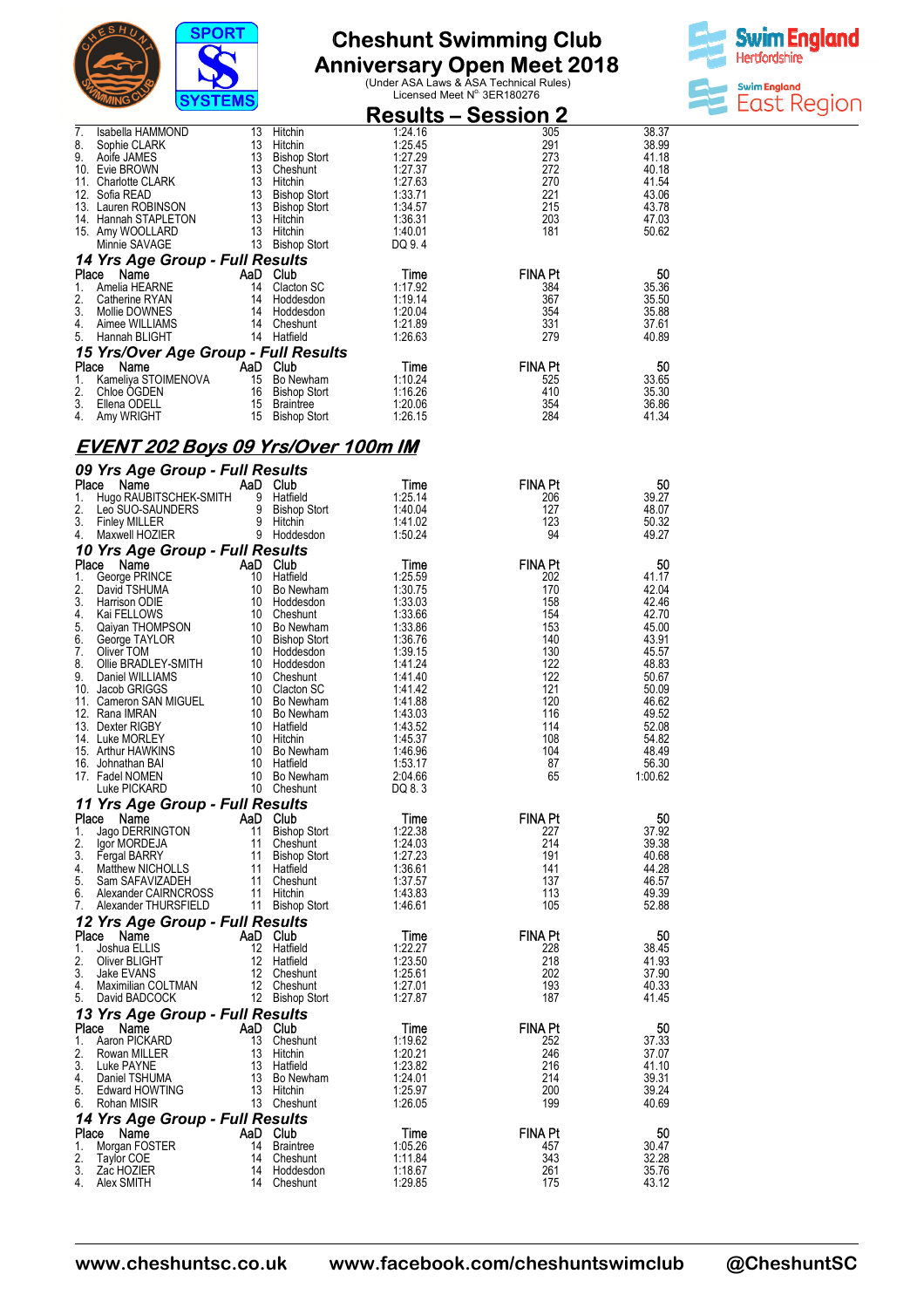

# **Anniversary Open Meet 2018**<br>Under ASA Laws & ASA Technical Rules)<br>Licensed Meet N<sup>o.</sup> 3ER180276



### **Results – Session 2**

|             | 15 Yrs/Over Age Group - Full Results |     |                  |         |                |       |  |
|-------------|--------------------------------------|-----|------------------|---------|----------------|-------|--|
| Place       | Name                                 | AaD | <b>Club</b>      | Time    | <b>FINA Pt</b> | 50    |  |
| $1_{\cdot}$ | Oliver PREECE                        | 15  | <b>Braintree</b> | 1:19.00 | 258            | 36.37 |  |
|             | 2. Guilherme GOMES                   |     | 15 Bo Newham     | 1:20.66 | 242            | 37.59 |  |
|             | 3. Dougie GRAYLING                   |     | 15 Hoddesdon     | 1:24.31 | 212            | 39.35 |  |

### **EVENT 203 Girls 09 Yrs/Over 50m Butterfly**

|          |                                                                                                                                                                                                                                                                 |          |                                            |                  | <b>FINA Pt</b> |
|----------|-----------------------------------------------------------------------------------------------------------------------------------------------------------------------------------------------------------------------------------------------------------------|----------|--------------------------------------------|------------------|----------------|
|          |                                                                                                                                                                                                                                                                 |          |                                            |                  | 213<br>212     |
|          |                                                                                                                                                                                                                                                                 |          |                                            |                  | 113            |
|          |                                                                                                                                                                                                                                                                 |          |                                            |                  | 113            |
|          |                                                                                                                                                                                                                                                                 |          |                                            |                  | 113            |
|          |                                                                                                                                                                                                                                                                 |          |                                            |                  | 111            |
|          |                                                                                                                                                                                                                                                                 |          |                                            |                  | -82            |
|          |                                                                                                                                                                                                                                                                 |          |                                            |                  | 62             |
|          |                                                                                                                                                                                                                                                                 |          |                                            |                  | 53<br>49       |
|          |                                                                                                                                                                                                                                                                 |          |                                            |                  | 44             |
|          |                                                                                                                                                                                                                                                                 |          |                                            |                  | 40             |
|          |                                                                                                                                                                                                                                                                 |          |                                            |                  |                |
|          |                                                                                                                                                                                                                                                                 |          |                                            |                  | <b>FINA Pt</b> |
|          |                                                                                                                                                                                                                                                                 |          |                                            |                  | 212            |
|          |                                                                                                                                                                                                                                                                 |          |                                            |                  | 196            |
|          |                                                                                                                                                                                                                                                                 |          |                                            |                  | 175            |
|          |                                                                                                                                                                                                                                                                 |          |                                            |                  | 164            |
|          |                                                                                                                                                                                                                                                                 |          |                                            |                  | 163            |
|          |                                                                                                                                                                                                                                                                 |          |                                            |                  | 159            |
|          |                                                                                                                                                                                                                                                                 |          |                                            |                  | 156<br>155     |
|          |                                                                                                                                                                                                                                                                 |          |                                            |                  | 152            |
|          |                                                                                                                                                                                                                                                                 |          |                                            |                  | 130            |
|          |                                                                                                                                                                                                                                                                 |          |                                            |                  | 127            |
|          |                                                                                                                                                                                                                                                                 |          |                                            |                  | 126            |
|          |                                                                                                                                                                                                                                                                 |          |                                            |                  | 112            |
|          |                                                                                                                                                                                                                                                                 |          |                                            |                  | 107            |
|          |                                                                                                                                                                                                                                                                 |          |                                            |                  | 107            |
|          |                                                                                                                                                                                                                                                                 |          |                                            |                  | 105            |
|          |                                                                                                                                                                                                                                                                 |          |                                            |                  | 88             |
|          |                                                                                                                                                                                                                                                                 |          |                                            |                  | 81<br>80       |
|          |                                                                                                                                                                                                                                                                 |          |                                            |                  | 79             |
|          |                                                                                                                                                                                                                                                                 |          |                                            |                  | 42             |
|          |                                                                                                                                                                                                                                                                 |          |                                            |                  |                |
|          |                                                                                                                                                                                                                                                                 |          |                                            |                  |                |
|          |                                                                                                                                                                                                                                                                 |          |                                            |                  |                |
|          |                                                                                                                                                                                                                                                                 |          |                                            |                  |                |
|          |                                                                                                                                                                                                                                                                 |          |                                            |                  | <b>FINA Pt</b> |
|          |                                                                                                                                                                                                                                                                 |          |                                            |                  | 313            |
|          |                                                                                                                                                                                                                                                                 |          |                                            |                  | 255            |
|          |                                                                                                                                                                                                                                                                 |          |                                            |                  | 250            |
|          |                                                                                                                                                                                                                                                                 |          |                                            |                  | 244            |
|          |                                                                                                                                                                                                                                                                 |          |                                            |                  | 234            |
|          |                                                                                                                                                                                                                                                                 |          |                                            |                  | 229            |
|          |                                                                                                                                                                                                                                                                 |          |                                            |                  | 224<br>198     |
|          |                                                                                                                                                                                                                                                                 |          |                                            |                  | 187            |
|          |                                                                                                                                                                                                                                                                 |          |                                            |                  | 172            |
|          |                                                                                                                                                                                                                                                                 |          |                                            |                  | 171            |
|          |                                                                                                                                                                                                                                                                 |          |                                            |                  | 166            |
|          |                                                                                                                                                                                                                                                                 |          |                                            |                  | 145            |
|          |                                                                                                                                                                                                                                                                 |          |                                            |                  | 126            |
|          | 15. Ella-Louise MONAGHAN                                                                                                                                                                                                                                        | 11       | Hitchin                                    | 48.87            | 124            |
|          | 16. Leanne SUO-SAUNDERS                                                                                                                                                                                                                                         | 11       | <b>Bishop Stort</b>                        | 50.65            | 111            |
|          | 09 Yrs Agre Group - Full Results<br>1. Email And Cub and Cub and Cub and Cub and An Outo and Cub and Phone (40,06<br>1. Email HARDING 9 Basildon Ph<br>2. Isabelle YOUNG 9 Basildon Ph<br>4. Evantes COKER 9 Harbid 50,40<br>4. Novame C<br>17. Neda RUDZIOWYTE | 11<br>11 | Thurrock                                   | 50.70            | 111            |
|          | 18. Fresia RADZI-GOLDSMITH<br>19. Ruby CARTER                                                                                                                                                                                                                   | 11       | Cheshunt<br>Thurrock                       | 50.76<br>52.36   | 110<br>100     |
|          | Amy PINCKNEY                                                                                                                                                                                                                                                    | 11       | <b>Bishop Stort</b>                        | DQ 8.2           |                |
|          |                                                                                                                                                                                                                                                                 |          |                                            |                  |                |
| Place    | 12 Yrs Age Group - Full Results<br>Name                                                                                                                                                                                                                         | AaD      | Club                                       | Time             | <b>FINA Pt</b> |
| 1.       | Sophie CHEN                                                                                                                                                                                                                                                     | 12       | Hatfield                                   | 36.67            | 293            |
| 2.       | Simran MISIR                                                                                                                                                                                                                                                    | 12       | Cheshunt                                   | 38.45            | 254            |
| 3.       | Izzy SHORT                                                                                                                                                                                                                                                      | 12       | Hoddesdon                                  | 38.60            | 251            |
| 4.       | Marcie ALEY                                                                                                                                                                                                                                                     | 12       | <b>Braintree</b>                           | 39.10            | 242            |
| 5.       | Zara FALLON                                                                                                                                                                                                                                                     | 12       | Team Luton                                 | 39.34            | 238            |
| 6.       | Rachael ANDERSON                                                                                                                                                                                                                                                | 12       | Hatfield                                   | 40.45            | 218            |
| 7.<br>8. | Lilian OPIYO<br>Elizabeth CLUNE                                                                                                                                                                                                                                 | 12<br>12 | <b>Bishop Stort</b><br><b>Bishop Stort</b> | 40.67            | 215<br>195     |
| 9.       | Jennifer WHITE                                                                                                                                                                                                                                                  | 12       | Team Luton                                 | 42.02<br>42.12   | 193            |
|          | 10. Cydney CHUNG                                                                                                                                                                                                                                                | 12       | Clacton SC                                 | 43.51            | 175            |
|          | 11. Calla HOWARD                                                                                                                                                                                                                                                | 12       | Team Luton                                 | 44.23            | 167            |
|          | 12. Ashlee WILLETT<br>13. Nil TURKMEN                                                                                                                                                                                                                           | 12<br>12 | Cheshunt<br>Cheshunt                       | 46.54<br>1:02.17 | 143<br>60      |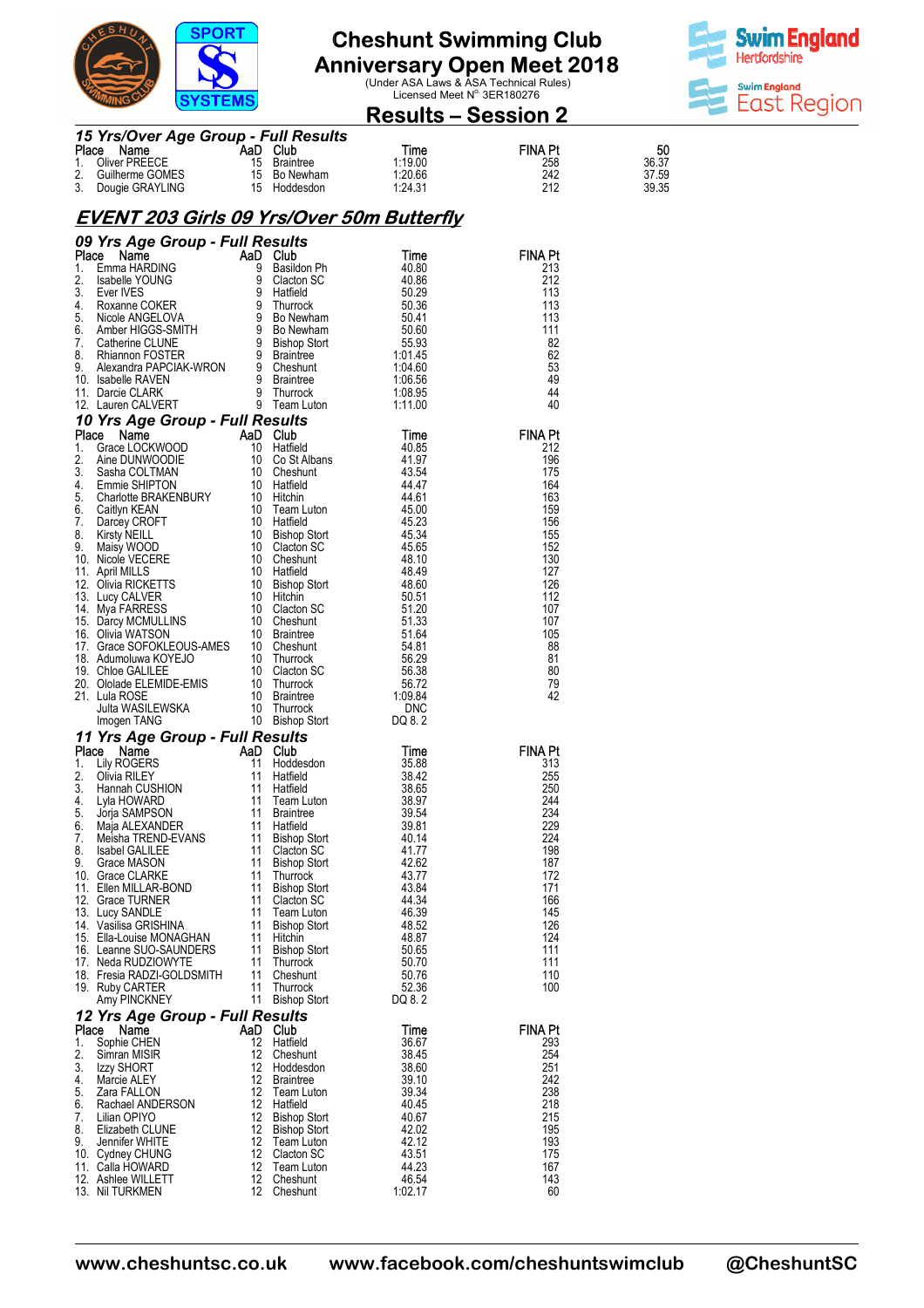

### **Cheshunt Swimming Club Anniversary Open Meet 2018**<br>Under ASA Laws & ASA Technical Rules)<br>Licensed Meet N<sup>o.</sup> 3ER180276

**Results – Session 2** 



|          | 13 Yrs Age Group - Full Results                                                              |                                         |                     |                |            |
|----------|----------------------------------------------------------------------------------------------|-----------------------------------------|---------------------|----------------|------------|
| Place    | Name                                                                                         |                                         | AaD Club            | Time           | FINA Pt    |
| 1.       | $\begin{array}{ll}\n\text{Laura} \\ \text{Laura STEPHENS}\n\end{array}$                      | 13                                      | Hatfield            | 34.54          | 351        |
| 2.       | Jasmine BRAKENBURY 13 Hitchin                                                                |                                         |                     | 34.65          | 348        |
| 3.       |                                                                                              |                                         |                     | 34.69          | 347        |
| 4.       |                                                                                              |                                         | Bishop Stort        | 35.14          | 333        |
| 5.       | Sophie LEDGER<br>Isabella GOOD 13 Hatfield<br>Katie JEFFREY 13 Hatfield                      |                                         |                     | 35.29          | 329        |
| 6.       | Mia LAWRENCE                                                                                 | $\overline{13}$                         | Clacton SC          | 35.50          | 323        |
| 7.       | Rosie ADAMSON                                                                                |                                         | 13 Clacton SC       | 36.27          | 303        |
| 8.       | Sophie CLARK                                                                                 | 13                                      | Hitchin             | 37.41          | 276        |
| 9.       | Evie BROWN<br>Tabitha KENNEDY<br>Isabella HAMMOND<br>13                                      |                                         | Cheshunt            | 37.58          | 273        |
|          | 10. Tabitha KENNEDY                                                                          |                                         | Clacton SC          | 38.57          | 252        |
| 11.      |                                                                                              |                                         | Hitchin             | 40.89          | 211        |
| 12.      | Sofia READ<br>Sofia READ<br>Aoife JAMES                                                      | $\begin{array}{c} 13 \\ 13 \end{array}$ | Bishop Stort        | 43.55          | 175        |
| 13.      |                                                                                              |                                         | <b>Bishop Stort</b> | 46.52          | 143        |
|          | 14. Amy WOOLLARD                                                                             | 13                                      | Hitchin             | 49.48          | 119        |
|          | 14 Yrs Age Group - Full Results                                                              |                                         |                     |                |            |
|          |                                                                                              |                                         |                     |                |            |
|          | Place                                                                                        |                                         |                     |                | FINA Pt    |
| 1.       |                                                                                              |                                         | Hatfield            | Time<br>32.40  | 426        |
|          |                                                                                              |                                         | Braintree           | 33.88          | 372        |
| 2.<br>3. | Ce Name<br>Bianka MISIKOVA<br>Sophia MILSON 14 Braint<br>Lucy KING<br>Lucy KING<br>Lucy KING | 14                                      | Hitchin             | 33.92          | 371        |
| 4.       | Lucy KING 14<br>Mollie DOWNES 14                                                             |                                         | Hoddesdon           | 34.38          | 356        |
| 5.       | Amelia HEARNE                                                                                | $\overline{14}$                         | Clacton SC          | 35.04          | 336        |
| 6.       | Aimee WILLIAMS                                                                               | $\overline{14}$                         | Cheshunt            | 37.88          | 266        |
| 7.       | Hannah BLIGHT                                                                                | 14                                      | Hatfield            | 38.70          | 250        |
| 8.       | <b>Emily PETER</b>                                                                           |                                         | 14 Hitchin          | 45.32          | 155        |
|          |                                                                                              |                                         |                     |                |            |
|          | 15 Yrs/Over Age Group - Full Results<br>Name<br>Place                                        |                                         |                     | Time           | FINA Pt    |
| 1.       | Olivia SEAL                                                                                  |                                         | Hatfield            | 32.07          | 439        |
| 2.       | Zoe MACDONALD                                                                                | AaD Club<br>15 Hatfie<br>15             | Hitchin             | 33.06          | 401        |
| 3.       | Courtney BURKE                                                                               | 16                                      | Cheshunt            | 33.69          | 378        |
| 4.       | Maggie WYPER                                                                                 | 15                                      | Hoddesdon           | 34.59          | 350        |
| 5.<br>6. | <b>Holly ATKINS</b><br>Ellena ODELL                                                          | 16<br>15                                | Cheshunt            | 34.99<br>36.66 | 338<br>294 |

### **EVENT 204 Boys 09 Yrs/Over 50m Butterfly**

|          | 09 Yrs Age Group - Full Results                                                                                                                                                                                                                                                  |                                               |                  |                       |
|----------|----------------------------------------------------------------------------------------------------------------------------------------------------------------------------------------------------------------------------------------------------------------------------------|-----------------------------------------------|------------------|-----------------------|
| Place    | Ce Name $\begin{array}{ccc}\n & - & - & - & \text{array}\n\end{array}$<br>Candro SANAO 9 Bo Newham<br>Finley MILLER 9 Hitchin<br>Maxwell HOZIER 9 Hoddesdon<br>Jeremy GODWIN 9 Thurrock                                                                                          |                                               | Time             | <b>FINA Pt</b>        |
| 1.       |                                                                                                                                                                                                                                                                                  | Bo Newham                                     | 46.03            | 106                   |
| 2.       |                                                                                                                                                                                                                                                                                  |                                               | 46.42            | 103                   |
| 3.       |                                                                                                                                                                                                                                                                                  |                                               | 47.58            | 96                    |
| 4.       |                                                                                                                                                                                                                                                                                  |                                               | 1:11.55          | 28                    |
|          | 10 Yrs Age Group - Full Results                                                                                                                                                                                                                                                  |                                               |                  |                       |
|          | <b>10 Yrs Age Group - Full Results<br/> Place Name<br/> 1. Lucas HARTLEY<br/> 10 Hatfield<br/> 2. David TSHUMA<br/> 3. George TAYLOR<br/> 10 Bishop Stort<br/> 4. Harrison ODIE<br/> 5. Qaiyan THOMPSON<br/> 5. Qaiyan THOMPSON<br/> 6. Cameron SAN MIGUEL<br/> 10 Bishop St</b> |                                               | Time             | <b>FINA Pt</b>        |
|          |                                                                                                                                                                                                                                                                                  |                                               | 36.76            | 208                   |
|          |                                                                                                                                                                                                                                                                                  |                                               | 37.44            | 197                   |
|          |                                                                                                                                                                                                                                                                                  |                                               | 39.27            | 171                   |
|          |                                                                                                                                                                                                                                                                                  |                                               | 41.65            | 143                   |
|          |                                                                                                                                                                                                                                                                                  |                                               | 45.19            | 112                   |
|          |                                                                                                                                                                                                                                                                                  |                                               | 46.42            | 103                   |
|          |                                                                                                                                                                                                                                                                                  |                                               | 48.63            | 90                    |
|          |                                                                                                                                                                                                                                                                                  |                                               | 49.14            | 87                    |
|          |                                                                                                                                                                                                                                                                                  |                                               | 49.81            | 83                    |
|          |                                                                                                                                                                                                                                                                                  |                                               | 50.16            | 82                    |
|          |                                                                                                                                                                                                                                                                                  |                                               | 50.48            | 80                    |
|          |                                                                                                                                                                                                                                                                                  |                                               | 56.74<br>1:00.22 | 56<br>47              |
|          | 14. Yordan GOLEMDZHIEV 10 Thurrock                                                                                                                                                                                                                                               |                                               | 1:05.92          | 36                    |
|          |                                                                                                                                                                                                                                                                                  |                                               |                  |                       |
|          | 11 Yrs Age Group - Full Results                                                                                                                                                                                                                                                  |                                               |                  |                       |
| Place    |                                                                                                                                                                                                                                                                                  |                                               | Time             | <b>FINA Pt</b>        |
| 1.       |                                                                                                                                                                                                                                                                                  | <b>Braintree</b>                              | 38.08            | 187<br>173            |
| 2.<br>3. | Ce Name AaD Club<br>Calum DIGBY 11 Braint<br>Fergal BARRY 11 Bishop<br>Ashton CLARK 11 Thurre                                                                                                                                                                                    | Braintrec<br>Bishop Stort<br>Took<br>Thurrock | 39.05<br>1:09.00 | 31                    |
|          |                                                                                                                                                                                                                                                                                  |                                               |                  |                       |
|          | 12 Yrs Age Group - Full Results                                                                                                                                                                                                                                                  |                                               |                  |                       |
|          | Place<br>Compare the COMB of the COMB of the COMB of the COMB of the COMB of the COMB of the COMB of the COMB of the COMB of the COMB of the COMB of the COMB of the COMB of the COMB of the COMB of the COMB of the COMB of the COMB o                                          |                                               | Time             | <b>FINA Pt</b>        |
| 1.<br>2. |                                                                                                                                                                                                                                                                                  | Cheshunt                                      | 35.59            | 229<br>157            |
| 3.       |                                                                                                                                                                                                                                                                                  | Hatfield                                      | 40.40<br>45.92   | 106                   |
| 4.       | Driver DEDITITY<br>Darren PAREDES-FLORES 12 Bo Newham<br>Harry FAGLE 12 Bishop Stort                                                                                                                                                                                             |                                               | 53.60            | 67                    |
|          |                                                                                                                                                                                                                                                                                  |                                               |                  |                       |
|          | 13 Yrs Age Group - Full Results                                                                                                                                                                                                                                                  |                                               |                  |                       |
| Place    | Compared to the Manne Compared to the Manne Compared to the Red Club<br>Daniel TSHUMA<br>Rowan MILLER 13 Hitchin<br>Aidan WOOD 13 Hitchin<br>Ryan DIXON 13 Go Ne<br>Luke PAYNE 13 Hatfiel<br>Matthew PACK 13 Hatfiel<br>Matthew PACK 13 Brai                                     |                                               | Time             | <b>FINA Pt</b><br>244 |
| 1.<br>2. |                                                                                                                                                                                                                                                                                  | Bo Newham                                     | 34.88<br>36.35   | 215                   |
| 3.       |                                                                                                                                                                                                                                                                                  | Hitchin<br>Hitchin                            | 37.00            | 204                   |
| 4.       |                                                                                                                                                                                                                                                                                  | Cheshunt                                      | 39.16            | 172                   |
| 5.       |                                                                                                                                                                                                                                                                                  | Bo Newham                                     | 39.32            | 170                   |
| 6.       |                                                                                                                                                                                                                                                                                  | Hatfield                                      | 39.84            | 163                   |
| 7.       |                                                                                                                                                                                                                                                                                  | 13 Braintree                                  | 45.64            | 108                   |
|          | 14 Yrs Age Group - Full Results                                                                                                                                                                                                                                                  |                                               |                  |                       |
|          | Place                                                                                                                                                                                                                                                                            |                                               | Time             | <b>FINA Pt</b>        |
| 1.       |                                                                                                                                                                                                                                                                                  | <b>Braintree</b>                              | 29.20            | 416                   |
| 2.       |                                                                                                                                                                                                                                                                                  | Co St Albans                                  | 34.75            | 246                   |
| 3.       | Compare Compare Compare Compare Compare Compare Compare Compare Compare Compare Compare Compare Compare Compare Compare Compare Compare Compare Compare Compare Compare Compare Compare Compare Compare Compare Compare Compar                                                   | Hoddesdon                                     | 34.97            | 242                   |
|          |                                                                                                                                                                                                                                                                                  |                                               |                  |                       |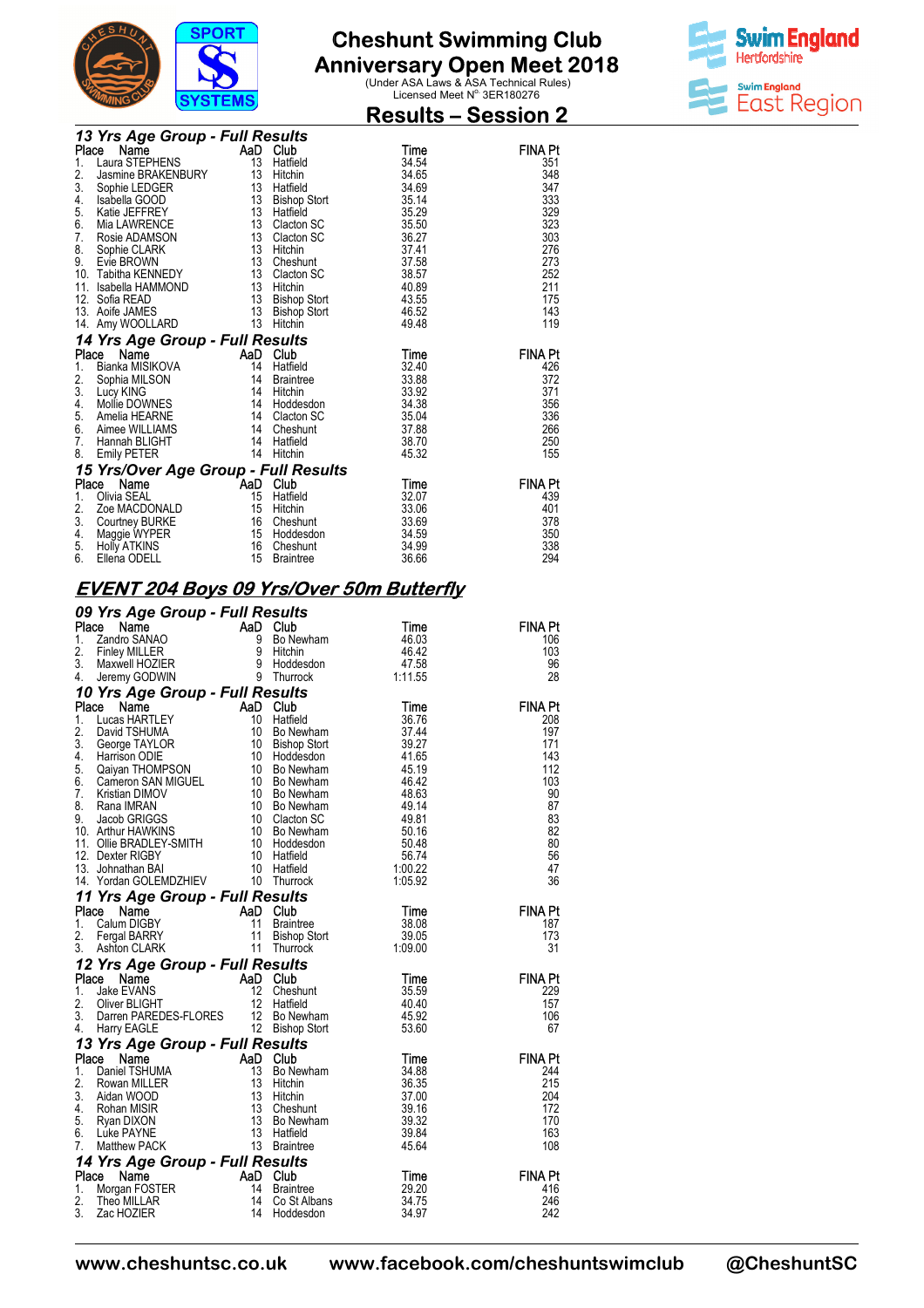

# **Anniversary Open Meet 2018**<br>Under ASA Laws & ASA Technical Rules)<br>Licensed Meet N<sup>o.</sup> 3ER180276



**Results – Session 2** 

| 15 Yrs/Over Age Group - Full Results |     |              |       |                |  |  |
|--------------------------------------|-----|--------------|-------|----------------|--|--|
| Place Name                           | AaD | Club         | Time  | <b>FINA PI</b> |  |  |
| 1. Saric LEWINGTON                   |     | 15 Hatfield  | 32.31 | 307            |  |  |
| 2. Guilherme GOMES                   |     | 15 Bo Newham | 33.67 | 271            |  |  |
| 3. Oliver PREECE                     |     | 15 Braintree | 34.38 | 254            |  |  |

#### **EVENT 205 Girls 09 Yrs/Over 100m Backstroke**

|             | 09 Yrs Age Group - Full Results         |                |                                 |                    |                       |                |
|-------------|-----------------------------------------|----------------|---------------------------------|--------------------|-----------------------|----------------|
|             | Place<br>Name                           | AaD Club       |                                 | Time               | <b>FINA Pt</b>        | 50             |
| 1.<br>2.    | Eliza ANDREWS                           | 9<br>9         | <b>Bishop Stort</b>             | 1:35.52<br>1:38.51 | 191<br>174            | 45.99          |
| 3.          | Ever IVES<br>Nicole ANGELOVA            |                | Hatfield<br>9 Bo Newham         | 1.47.16            | 135                   | 46.10<br>52.41 |
| 4.          | Isabelle RAVEN                          | 9              | <b>Braintree</b>                | 1:49.44            | 127                   | 54.08          |
| 5.          | Madeline HYDE                           |                | 9 Team Luton                    | 2:00.93            | 94                    | 58.60          |
| 6.          | Lauren CALVERT                          |                | 9 Team Luton                    | 2:02.00            | 91                    | 59.99          |
|             | 10 Yrs Age Group - Full Results         |                |                                 |                    |                       |                |
| Place<br>1. | Name<br>Harmonie FRY OLIFF              | AaD Club       | 10 Braintree                    | Time<br>1:19.56    | FINA Pt<br>330        | 50<br>38.66    |
| 2.          | Hollie HEIGHES                          |                | 10 Braintree                    | 1:27.86            | 245                   | 43.58          |
| 3.          | Sasha COLTMAN                           |                | 10 Cheshunt                     | 1:34.76            | 195                   | 47.71          |
| 4.          | Olivia RICKETTS                         |                | 10 Bishop Stort                 | 1:34.80            | 195                   | 47.60          |
| 5.<br>6.    | Isobel MATFIELD<br>Julta WASILEWSKA     |                | 10 Hitchin<br>10 Thurrock       | 1:35.93<br>1:37.30 | 188<br>180            | 45.65<br>46.30 |
| 7.          | Charlotte BRAKENBURY                    |                | 10 Hitchin                      | 1:39.45            | 169                   | 50.02          |
| 8.          | Mya FARRESS                             |                | 10 Clacton SC                   | 1:41.78            | 158                   | 50.66          |
| 9.          | Millicent WALKER                        |                | 10 Hoddesdon                    | 1.46.49            | 137                   | 52.57          |
|             | 10. Lula ROSE<br>11. Adumoluwa KOYEJO   |                | 10 Braintree<br>10 Thurrock     | 1:52.34<br>1:54.59 | 117<br>110            | 56.33<br>55.33 |
|             | Darcey CROFT                            |                | 10 Hatfield                     | DQ 6.2             |                       |                |
|             | Gabriela WROBEL                         |                | 10 Braintree                    | DQ 6.4             |                       |                |
|             | 11 Yrs Age Group - Full Results         |                |                                 |                    |                       |                |
| Place       | Name                                    | AaD Club       |                                 | Time               | <b>FINA Pt</b>        | 50             |
| 1.<br>2.    | Lyla HOWARD<br>Veronika POPOW           | 11<br>11       | Team Luton<br>Team Luton        | 1:21.37<br>1:22.03 | 309<br>301            | 39.81<br>40.52 |
| 3.          | Charlotte WILLIAMS                      | 11             | Cheshunt                        | 1:22.66            | 295                   | 39.79          |
| 4.          | Meisha TREND-EVANS                      |                | 11 Bishop Stort                 | 1:25.53            | 266                   | 41.17          |
| 5.          | Olivia RILEY                            |                | 11 Hatfield                     | 1:26.88            | 254                   | 42.16          |
| 6.<br>7.    | Jorja SAMPSON                           |                | 11 Braintree                    | 1:27.13<br>1:30.01 | 251<br>228            | 42.66<br>44.04 |
| 8.          | Lauren GORE<br>Millie RICHARDSON        |                | 11 Bishop Stort<br>11 Hatfield  | 1:30.67            | 223                   | 43.43          |
| 9.          | Grace MASON                             |                | 11 Bishop Stort                 | 1:30.90            | 221                   | 45.32          |
|             | 10. Chloe COSTER                        |                | 11 Hatfield                     | 1:34.07            | 200                   | 45.11          |
|             | 11. Grace BOROUGHS                      |                | 11 Braintree                    | 1:34.16            | 199<br>198            | 46.16<br>45.58 |
|             | 12. Ruby CARTER<br>13. Amy PINCKNEY     |                | 11 Thurrock<br>11 Bishop Stort  | 1:34.39<br>1:37.26 | 181                   | 46.63          |
|             | 14. Lucy SANDLE                         |                | 11 Team Luton                   | 1:40.62            | 163                   | 47.92          |
|             | 15. Ella-Louise MONAGHAN                |                | 11 Hitchin                      | 1:42.03            | 156                   | 46.31          |
|             | <b>Isabel GALILEE</b>                   |                | 11 Clacton SC                   | <b>DNC</b>         |                       |                |
|             | Maja ALEXANDER<br>Sophie BURSTON        |                | 11 Hatfield<br>11 Hitchin       | DQ 6.4<br>DQ 6.4   |                       |                |
|             | 12 Yrs Age Group - Full Results         |                |                                 |                    |                       |                |
|             | Place Name                              | AaD Club       |                                 | Time               | <b>FINA Pt</b>        | 50             |
| 1.          | Sophie CHEN                             |                | 12 Hatfield                     | 1:15.53            | 386                   | 36.77          |
| 2.          | Izzy SHORT                              |                | 12 Hoddesdon                    | 1:23.37            | 287                   | 40.61          |
| 3.<br>4.    | Lucy KEENS<br>Elizabeth CLUNE           |                | 12 Hoddesdon<br>12 Bishop Stort | 1:29.54<br>1:30.81 | 232<br>222            | 43.76<br>44.18 |
| 5.          | Calla HOWARD                            |                | 12 Team Luton                   | 1:40.73            | 163                   | 48.87          |
| 6.          | Jennifer WHITE                          |                | 12 Team Luton                   | 1:43.29            | 151                   | 50.96          |
| 7.          | Lyndsey ENGELBRECHT                     |                | 12 Hoddesdon                    | 1:48.64            | 129                   | 52.70          |
|             | 13 Yrs Age Group - Full Results         |                |                                 |                    |                       |                |
| 1.          | Place Name<br>Mia LAWRENCE              | AaD Club<br>13 | Clacton SC                      | Time<br>1:19.22    | <b>FINA Pt</b><br>335 | 50<br>39.22    |
| 2.          | Jasmine BRAKENBURY                      | 13             | Hitchin                         | 1:21.34            | 309                   | 39.54          |
| 3.          | Lauren ROBINSON                         | 13             | <b>Bishop Stort</b>             | 1:23.18            | 289                   | 40.20          |
| 4.          | <b>Charlotte CLARK</b>                  | 13             | Hitchin                         | 1:25.65            | 265                   | 41.94          |
| 5.<br>6.    | Tabitha KENNEDY<br>Sophie CLARK         | 13<br>13       | Clacton SC<br>Hitchin           | 1:27.59<br>1:29.30 | 247<br>234            | 44.40<br>44.00 |
| 7.          | Isabella HAMMOND                        | 13             | Hitchin                         | 1:29.46            | 232                   | 43.58          |
| 8.          | Sofia READ                              | 13             | <b>Bishop Stort</b>             | 1:31.13            | 220                   | 45.03          |
| 9.          | Minnie SAVAGE                           | 13             | <b>Bishop Stort</b>             | 1:32.81            | 208                   | 45.83          |
|             | Aoife JAMES                             | 13             | <b>Bishop Stort</b>             | DQ 4.4             |                       |                |
| Place       | 14 Yrs Age Group - Full Results<br>Name | AaD Club       |                                 | Time               | <b>FINA Pt</b>        | 50             |
| 1.          | Amelia HEARNE                           | 14             | Clacton SC                      | 1:14.58            | 401                   | 36.83          |
| 2.          | Catherine RYAN                          | 14             | Hoddesdon                       | 1:18.65            | 342                   | 37.81          |
| 3.          | Olivia MOREY                            |                | 14 Cheshunt                     | 1:24.78            | 273                   | 41.57          |
|             | 15 Yrs/Over Age Group - Full Results    |                |                                 |                    |                       |                |
| Place<br>1. | Name<br>Ellena ODELL                    | AaD Club<br>15 | Braintree                       | Time<br>1:23.29    | FINA Pt<br>288        | 50<br>40.24    |
| 2.          | Amy WRIGHT                              | 15             | <b>Bishop Stort</b>             | 1:29.47            | 232                   | 43.28          |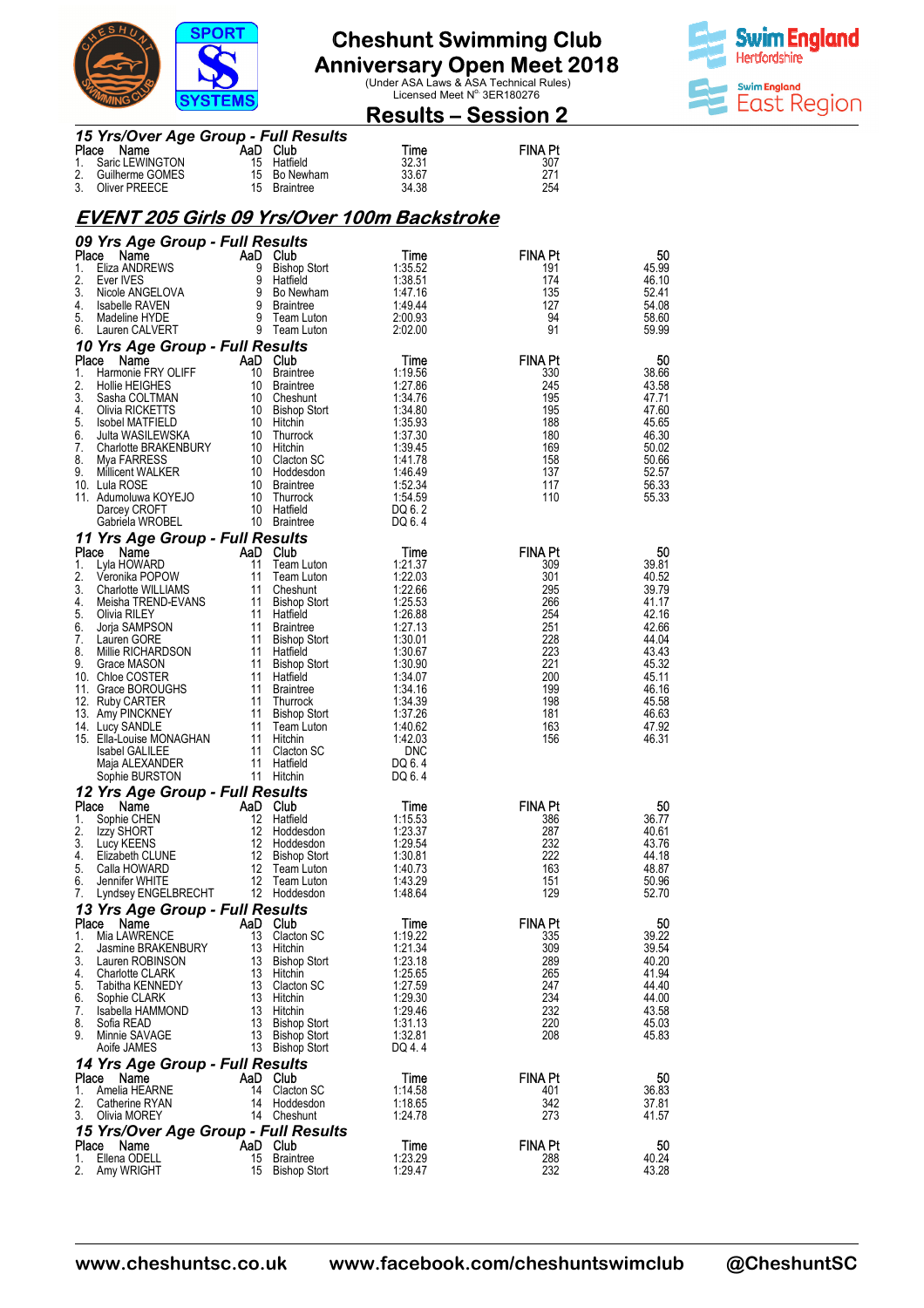

**Anniversary Open Meet 2018**<br>Under ASA Laws & ASA Technical Rules)<br>Licensed Meet N<sup>o.</sup> 3ER180276



**Results – Session 2** 

### **EVENT 206 Boys 09 Yrs/Over 100m Backstroke**

| 09 Yrs Age Group - Full Results                                          |                           |         |                |         |
|--------------------------------------------------------------------------|---------------------------|---------|----------------|---------|
| Place<br>Name                                                            | AaD Club                  | Time    | <b>FINA Pt</b> | 50      |
| Hugo RAUBITSCHEK-SMITH<br>1.                                             | 9<br>Hatfield             | 1:25.55 | 186            | 42.07   |
| 2.<br>Zandro SANAO                                                       | 9<br>Bo Newham            | 1:35.16 | 135            | 45.89   |
| 3.<br>Leo SUO-SAUNDERS                                                   | 9 Bishop Stort            | 1:40.55 | 115            | 48.69   |
| 10 Yrs Age Group - Full Results                                          |                           |         |                |         |
| Place<br>Name                                                            | AaD<br>Club               | Time    | <b>FINA Pt</b> | 50      |
| 1.<br>Lucas HARTLEY                                                      | 10<br>Hatfield            | 1:20.63 | 223            | 39.77   |
| 2.<br>Harrison ODIE                                                      | 10<br>Hoddesdon           | 1:27.87 | 172            | 43.14   |
| 3.<br>Kai FELLOWS                                                        | 10<br>Cheshunt            | 1:29.28 | 164            | 43.20   |
| 4.<br>Qaiyan THOMPSON                                                    | 10 Bo Newham              | 1:35.59 | 134            | 47.29   |
| 5.<br>Arthur HAWKINS                                                     | 10 Bo Newham              | 1:40.01 | 117            | 50.40   |
| 6.<br>Dexter RIGBY                                                       | 10 Hatfield               | 1:42.23 | 109            | 51.27   |
| 7.<br>Ollie BRADLEY-SMITH                                                | 10 Hoddesdon              | 1:43.02 | 107            | 50.83   |
| 8.<br>Cameron SAN MIGUEL                                                 | 10 Bo Newham              | 1:45.68 | 99             | 51.63   |
| 9.<br>Yordan GOLEMDZHIEV                                                 | 10 Thurrock               | 1:45.90 | 98             | 52.47   |
| 10. Samuel KEENS                                                         | 10 Hoddesdon              | 1:46.99 | 95             | 51.48   |
| 11.<br>Johnathan BAI                                                     | 10 Hatfield               | 1:48.69 | 91             | 53.52   |
| 12. Oscar HUNT                                                           | 10 Team Luton             | 1:49.43 | 89             | 53.96   |
| 13. Fadel NOMEN                                                          | 10 Bo Newham              | 2:10.84 | 52             | 1:04.59 |
| 11 Yrs Age Group - Full Results                                          |                           |         |                |         |
|                                                                          |                           |         |                |         |
|                                                                          |                           |         |                |         |
| Name<br>Place                                                            | AaD Club                  | Time    | <b>FINA Pt</b> | 50      |
| Jago DERRINGTON<br>1.                                                    | 11<br><b>Bishop Stort</b> | 1:17.94 | 247            | 38.82   |
| 2.<br>Jacob HAYES                                                        | 11<br><b>Bishop Stort</b> | 1:35.35 | 135            | 47.03   |
| 3.<br>Cameron HENNIS                                                     | 11<br>Hatfield            | 1:35.54 | 134            | 45.98   |
| 4.<br>Dominik WROBEL                                                     | 11<br><b>Braintree</b>    | 1:41.73 | 111            | 49.69   |
| 5.<br><b>Ashton CLARK</b>                                                | 11<br>Thurrock            | 1:42.93 | 107            | 51.35   |
| 6.<br>Hugh MILLER                                                        | 11<br>Hitchin             | 1:50.88 | 85             | 52.89   |
| 12 Yrs Age Group - Full Results                                          |                           |         |                |         |
| Place<br>Name                                                            | AaD Club                  | Time    | <b>FINA Pt</b> | 50      |
| Maximilian COLTMAN<br>1.                                                 | 12<br>Cheshunt            | 1:27.88 | 172            | 42.45   |
| 2.<br>Harry EAGLE                                                        | 12<br><b>Bishop Stort</b> | 1:43.07 | 106            | 51.32   |
| Harry BRUNTON                                                            | 12 Cheshunt               | DQ 6.4  |                |         |
|                                                                          |                           |         |                |         |
| 14 Yrs Age Group - Full Results<br>Place<br>Name                         | AaD Club                  | Time    | <b>FINA Pt</b> | 50      |
| Morgan FOSTER<br>1.                                                      | 14<br><b>Braintree</b>    | 1:08.84 | 358            | 32.98   |
| 2.<br>Taylor COE                                                         | 14<br>Cheshunt            | 1:10.97 | 327            | 34.11   |
| 3.<br>Alex SMITH                                                         | 14 Cheshunt               | 1:27.29 | 176            | 42.98   |
|                                                                          |                           |         |                |         |
| 15 Yrs/Over Age Group - Full Results<br>Name<br>Place<br>Jamie BRACKSTON | AaD Club                  | Time    | <b>FINA Pt</b> | 50      |

### **EVENT 207 Girls 09 Yrs/Over 50m Breaststroke**

|       | 09 Yrs Age Group - Full Results                                                                                                                                                                                                                                                            |     |                     |                    |                |
|-------|--------------------------------------------------------------------------------------------------------------------------------------------------------------------------------------------------------------------------------------------------------------------------------------------|-----|---------------------|--------------------|----------------|
| Place | Name<br>Cambridge Marie CLUNE<br>Catherine CLUNE 9 Bishop Stort<br>Hannah ROBINSON<br>Amber HIGGS-SMITH 9 Bo Newham<br>Isabelle YOUNG 9 Clacton SC<br>Neve JONES                                                                                                                           | AaD | Club                | Time               | FINA Pt        |
| 1.    |                                                                                                                                                                                                                                                                                            |     | <b>Bishop Stort</b> | 51.61              | 170            |
| 2.    |                                                                                                                                                                                                                                                                                            |     | 9 Bishop Stort      | 52.09              | 166            |
| 3.    |                                                                                                                                                                                                                                                                                            |     |                     | 52.46              | 162            |
| 4.    |                                                                                                                                                                                                                                                                                            |     |                     | 52.55              | 161            |
| 5.    |                                                                                                                                                                                                                                                                                            |     |                     | 53.37              | 154            |
| 6.    | Isabel MULLINGS                                                                                                                                                                                                                                                                            | 9   | Cheshunt            | 54.09              | 148            |
|       |                                                                                                                                                                                                                                                                                            |     |                     | 54.20              | 147            |
|       |                                                                                                                                                                                                                                                                                            |     |                     | 54.77              | 142            |
|       |                                                                                                                                                                                                                                                                                            |     |                     | 58.09              | 119            |
|       |                                                                                                                                                                                                                                                                                            |     |                     | 59.83              | 109            |
|       |                                                                                                                                                                                                                                                                                            |     |                     | 59.83              | 109            |
|       |                                                                                                                                                                                                                                                                                            |     |                     | 1:00.06            | 108            |
|       |                                                                                                                                                                                                                                                                                            |     |                     | 1:00.25            | 107            |
|       |                                                                                                                                                                                                                                                                                            |     |                     | 1:00.98<br>1:01.51 | 103<br>100     |
|       |                                                                                                                                                                                                                                                                                            |     |                     | 1:01.57            | 100            |
|       |                                                                                                                                                                                                                                                                                            |     |                     | 1:06.32            | 80             |
|       |                                                                                                                                                                                                                                                                                            |     |                     | 1:06.80            | 78             |
|       |                                                                                                                                                                                                                                                                                            |     |                     | 1:08.19            | 74             |
|       |                                                                                                                                                                                                                                                                                            |     |                     | 1:11.80            | 63             |
|       |                                                                                                                                                                                                                                                                                            |     |                     | DQ 7.1             |                |
|       | 6. Isabel MULLINGS<br>7. Ever IVES<br>8. Roxanne COKER<br>9. Thurrock<br>9. Treya BRUCE<br>10. Rebekah TEMBRA<br>10. Katie WEBSTER<br>10. Katie WEBSTER<br>10. Katie WEBSTER<br>13. Isabelle RAVEN<br>13. Isabelle RAVEN<br>14. Sophia BRANDON<br>15.                                      |     |                     |                    |                |
| Place | 10 Yrs Age Group - Full Results<br><b>PTS Agree STOLE - PLATE AGRICULT MAD CUB</b><br><b>COMPLEMENT AGRICULT AGRICULT AGRICULT AGRICULT AGRICULT CARRIED MANUS CARRIED MANUS MANUS JOURNAMES - 10 Clacton SC<br/> Jenning CROSS 10 Hitchin<br/> Crace SOFOKLEOUS-AMES 10 Cheshunt<br/></b> |     |                     |                    | <b>FINA Pt</b> |
| 1.    |                                                                                                                                                                                                                                                                                            |     |                     | Time<br>44.32      | 269            |
| 2.    |                                                                                                                                                                                                                                                                                            |     |                     | 48.75              | 202            |
| 3.    |                                                                                                                                                                                                                                                                                            |     |                     | 49.57              | 192            |
| 4.    |                                                                                                                                                                                                                                                                                            |     |                     | 49.96              | 188            |
| 5.    |                                                                                                                                                                                                                                                                                            |     |                     | 51.53              | 171            |
| 6.    |                                                                                                                                                                                                                                                                                            |     |                     | 51.67              | 170            |
| 7.    |                                                                                                                                                                                                                                                                                            |     |                     | 52.01              | 166            |
| 8.    |                                                                                                                                                                                                                                                                                            |     |                     | 52.16              | 165            |
| 9.    |                                                                                                                                                                                                                                                                                            |     |                     | 52.49              | 162            |
|       | 10. Nicole VECERE                                                                                                                                                                                                                                                                          |     |                     | 52.65              | 160            |
| 11.   |                                                                                                                                                                                                                                                                                            |     | <b>Bishop Stort</b> | 54.03              | 148            |
| 12.   |                                                                                                                                                                                                                                                                                            |     | Bishop Stort        | 54.86              | 142            |
|       | 13. Olivia VULLO                                                                                                                                                                                                                                                                           |     | Hatfield            | 55.35              | 138            |
|       | Olivia THOMAS-AUSTIN 10<br>Olivia RICKETTS 10<br>Olivia VULLO 10<br>Adumoluwa KOYEJO 10<br>14. Adumoluwa KOYEJO                                                                                                                                                                            |     | Thurrock            | 55.38              | 138            |
|       | 15. Gabriela WROBEL                                                                                                                                                                                                                                                                        | 10  | <b>Braintree</b>    | 55.86              | 134            |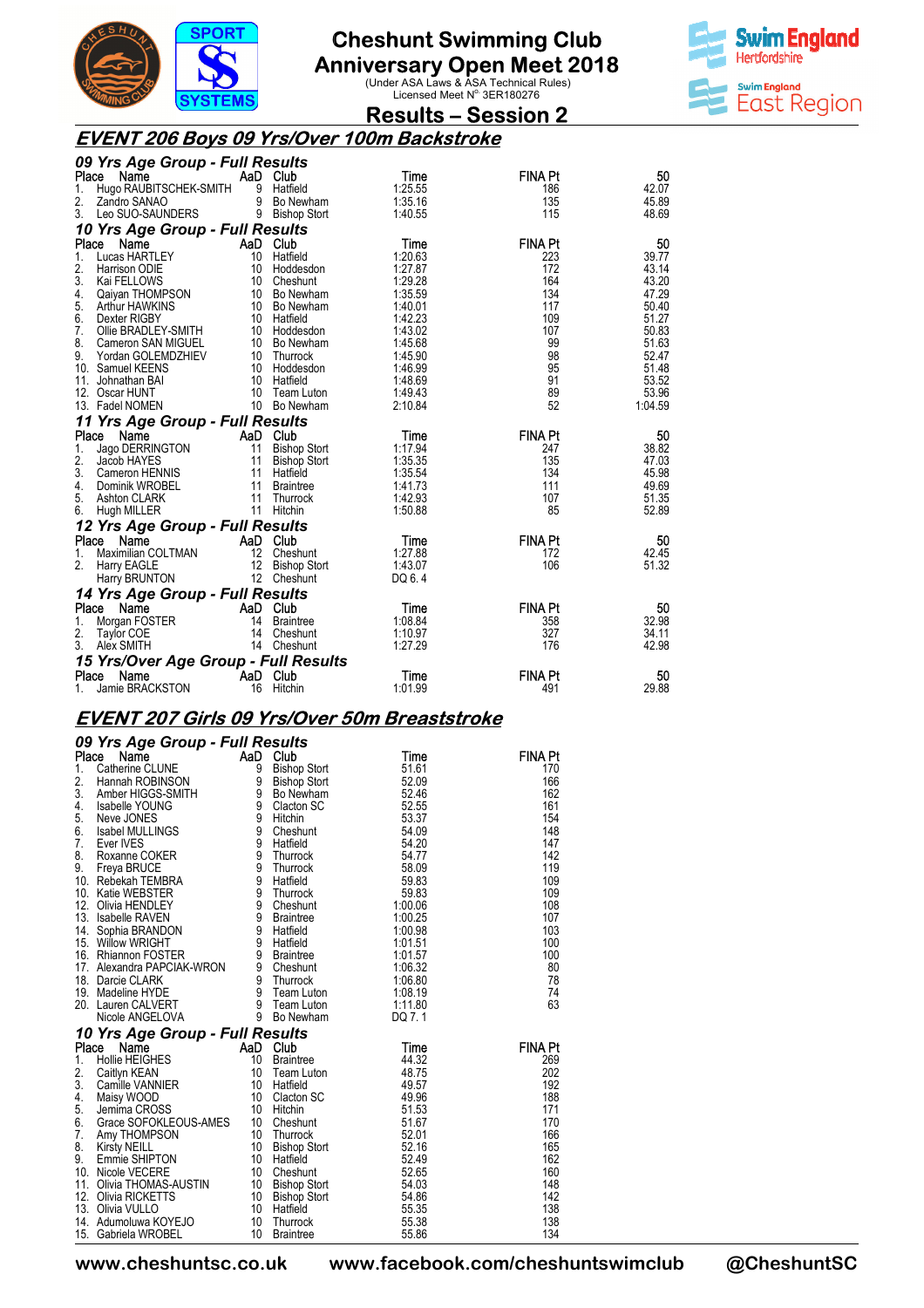



|             |                                                                                                                                                                                                                                                                               |                |                                      |                           | <u> Results – Session 2</u> |
|-------------|-------------------------------------------------------------------------------------------------------------------------------------------------------------------------------------------------------------------------------------------------------------------------------|----------------|--------------------------------------|---------------------------|-----------------------------|
|             | 16. Julta WASILEWSKA<br>17. Matilda CHALLINOR<br>18. Jule POSE                                                                                                                                                                                                                |                | 10 Thurrock                          | 56.20                     | 132                         |
|             | 18. Lula ROSE                                                                                                                                                                                                                                                                 | 10<br>10       | <b>Braintree</b><br><b>Braintree</b> | 59.18<br>1:01.97          | 113<br>98                   |
|             |                                                                                                                                                                                                                                                                               |                |                                      | 1:02.44                   | 96                          |
|             |                                                                                                                                                                                                                                                                               |                |                                      | 1:02.91<br>1:03.94        | 94<br>89                    |
|             | 10 Dialogue<br>10 Dialogue Dialogue Dialogue<br>20 Chioe GALILEE<br>21 Molly BARTUP<br>21 Molly BARTUP<br>21 Mollade ELEMIDE-EMIS<br>21 Dialogue Dialogue<br>21 Mollade ELEMIDE-EMIS<br>21 Dialogue Dialogue<br>21 Dialogue Dialogue<br>21 Dialogu                            |                |                                      | DNC                       |                             |
|             | <b>April MILLS</b>                                                                                                                                                                                                                                                            |                |                                      | DQ 7.1                    |                             |
|             |                                                                                                                                                                                                                                                                               |                |                                      | DQ 7.1<br>DQ 7.1          |                             |
|             | April will LS<br>Charlotte BRAKENBURY 10 Hitchin<br>Evelina KHAN 10 Bo Newham<br>Lucy CALVER 10 Hitchin                                                                                                                                                                       |                |                                      | DQ 7.6                    |                             |
|             | 11 Yrs Age Group - Full Results                                                                                                                                                                                                                                               |                |                                      |                           |                             |
| Place<br>1. | Map Club<br>11 Bishop<br>11 Team<br>11 Hatfiel<br>Name<br>Lauren GORE                                                                                                                                                                                                         |                |                                      | Time<br>43.37             | <b>FINA Pt</b><br>287       |
| 2.          | Veronika POPOW<br>Olivia RILEY                                                                                                                                                                                                                                                |                | Bishop Stort<br>Team Luton           | 43.72                     | 281                         |
| 3.          |                                                                                                                                                                                                                                                                               |                | Hatfield                             | 44.49                     | 266                         |
| 4.<br>5.    |                                                                                                                                                                                                                                                                               | 11<br>11       | Hatfield                             | 45.12<br>45.22            | 255<br>254                  |
| 6.          | verunni<br>Olivia RILEY<br>Maja ALEXANDER<br>Lily ROGERS<br>Grace TURNER                                                                                                                                                                                                      | 11             | Team Luton<br>Hoddesdon              | 45.35                     | 251                         |
| 7.<br>8.    |                                                                                                                                                                                                                                                                               | 11<br>11       | Clacton SC                           | 45.81<br>46.13            | 244<br>239                  |
|             |                                                                                                                                                                                                                                                                               | 11             | Team Luton<br>Clacton SC             | 46.18                     | 238                         |
|             | 9. Isabel GALILEE<br>10. Emily PICKARD<br>11. Peggy SHEN                                                                                                                                                                                                                      | 11             | Cheshunt                             | 46.59                     | 232                         |
|             |                                                                                                                                                                                                                                                                               |                |                                      | 46.75<br>46.94            | 229<br>227                  |
|             |                                                                                                                                                                                                                                                                               |                |                                      | 47.65                     | 217                         |
|             |                                                                                                                                                                                                                                                                               |                |                                      | 47.92<br>51.00            | 213<br>177                  |
|             |                                                                                                                                                                                                                                                                               |                |                                      | 51.29                     | 174                         |
|             |                                                                                                                                                                                                                                                                               |                |                                      | 51.54                     | 171                         |
|             |                                                                                                                                                                                                                                                                               |                |                                      | 51.92<br>52.32            | 167<br>164                  |
|             |                                                                                                                                                                                                                                                                               |                |                                      | 52.64                     | 161                         |
|             |                                                                                                                                                                                                                                                                               |                |                                      | $56.88$<br>56.88<br>58.17 | 127                         |
|             |                                                                                                                                                                                                                                                                               |                |                                      | 1:01.33                   | 119<br>101                  |
|             |                                                                                                                                                                                                                                                                               |                |                                      | $\frac{1.02.51}{1.02.78}$ | 96                          |
|             |                                                                                                                                                                                                                                                                               |                |                                      | 1:02.78<br>DQ 7.6         | 94                          |
|             | 10. Emily Prichard 11 Bishop Stort<br>12. Meisha TREND-EVANS 11 Bishop Stort<br>12. Meisha TREND-EVANS 11 Bishop Stort<br>13. Robyn HARTLEY 11 Hatfield<br>14. Chloe COSTER 11 Hatfield<br>16. Meiam MOUKDAD 11 Bishop Stort<br>16. Neda R<br>12 Yrs Age Group - Full Results |                |                                      |                           |                             |
| Place       | AaD Club<br>12 Haffie<br>12 Chest<br>12 Braint<br>12 Brain<br>Name                                                                                                                                                                                                            |                |                                      | Time                      | <b>FINA Pt</b>              |
| 1.<br>2.    | Sophie CHEN<br>Simran MISIR                                                                                                                                                                                                                                                   |                | Hatfield<br>Cheshunt                 | 41.91<br>42.01            | 319<br>316                  |
| 3.          | Marcie ALEY                                                                                                                                                                                                                                                                   |                | <b>Braintree</b>                     | 42.94                     | 296                         |
| 4.<br>5.    | Lilian OPIYO                                                                                                                                                                                                                                                                  | 12<br>12       | <b>Bishop Stort</b><br>Hatfield      | 43.18<br>43.55            | 291<br>284                  |
| 6.          |                                                                                                                                                                                                                                                                               |                | 12 Hatfield                          | 44.27                     | 270                         |
| 7.          |                                                                                                                                                                                                                                                                               | 12             | Hitchin                              | 45.12                     | 255                         |
| 8.<br>9.    | Email Of The Recharged ANDERSON<br>Skye PENNIFER<br>Evie THOMPSON<br>Cydney CHUNG<br>Amelia ANDREWS                                                                                                                                                                           | 12<br>12       | Clacton SC<br><b>Bishop Stort</b>    | 47.38<br>47.81            | 220<br>214                  |
|             | 10. Zara FALLON                                                                                                                                                                                                                                                               | 12             | Team Luton                           | 48.87                     | 201                         |
|             | 11. Elizabeth CLUNE<br>12. Calla HOWARD                                                                                                                                                                                                                                       | 12<br>12       | <b>Bishop Stort</b><br>Team Luton    | 50.80<br>51.12            | 179<br>175                  |
|             | 13. Ashlee WILLETT                                                                                                                                                                                                                                                            |                | 12 Cheshunt                          | 52.59                     | 161                         |
|             | 13 Yrs Age Group - Full Results                                                                                                                                                                                                                                               |                |                                      |                           |                             |
| Place<br>1. | Name<br>Caitlin HARTLEY                                                                                                                                                                                                                                                       | AaD Club<br>13 | Hatfield                             | Time<br>38.52             | FINA Pt<br>411              |
| 2.          | Jasmine BRAKENBURY                                                                                                                                                                                                                                                            |                | 13 Hitchin                           | 39.06                     | 394                         |
| 3.<br>4.    | Katie JEFFREY<br>Tabitha KENNEDY                                                                                                                                                                                                                                              | 13             | 13 Hatfield<br>Clacton SC            | 40.53<br>40.75            | 352<br>347                  |
| 5.          | Laura STEPHENS                                                                                                                                                                                                                                                                | 13             | Hatfield                             | 43.32                     | 288                         |
| 6.          | Mia LAWRENCE                                                                                                                                                                                                                                                                  | 13             | Clacton SC                           | 44.98                     | 258                         |
| 7.<br>8.    | Isabella GOOD<br>Rosie ADAMSON                                                                                                                                                                                                                                                |                | 13 Bishop Stort<br>13 Clacton SC     | 45.06<br>46.79            | 256<br>229                  |
| 9.          | Amy WOOLLARD                                                                                                                                                                                                                                                                  |                | 13 Hitchin                           | 46.87                     | 228                         |
|             | 10. Hannah STAPLETON<br>11. Lauren ROBINSON                                                                                                                                                                                                                                   | 13             | Hitchin<br>13 Bishop Stort           | 47.64<br>53.59            | 217<br>152                  |
|             | 14 Yrs Age Group - Full Results                                                                                                                                                                                                                                               |                |                                      |                           |                             |
|             | Place<br>Name                                                                                                                                                                                                                                                                 | AaD Club       |                                      | Time                      | <b>FINA Pt</b>              |
| 1.<br>2.    | Lucy KING                                                                                                                                                                                                                                                                     | 14<br>14       | Hitchin<br>Hitchin                   | 38.78<br>39.97            | 402<br>367                  |
| 3.          | Megan JONES<br>Sophia MILSON                                                                                                                                                                                                                                                  |                | 14 Braintree                         | 40.65                     | 349                         |
| 4.          | Amelia HEARNE                                                                                                                                                                                                                                                                 |                | 14 Clacton SC                        | 40.80                     | 345                         |
| 5.<br>6.    | Hannah BLIGHT<br>Ellie EVA                                                                                                                                                                                                                                                    | 14             | Hatfield<br>14 Hitchin               | 45.05<br>46.72            | 256<br>230                  |
| 7.          | <b>Emily PETER</b>                                                                                                                                                                                                                                                            |                | 14 Hitchin                           | 47.38                     | 220                         |
|             | 15 Yrs/Over Age Group - Full Results                                                                                                                                                                                                                                          |                |                                      |                           |                             |
| 1.          | Place<br>Name<br>Maggie WYPER                                                                                                                                                                                                                                                 | AaD Club<br>15 | Hoddesdon                            | Time<br>38.33             | <b>FINA Pt</b><br>417       |
| 2.          | Chloe OGDEN                                                                                                                                                                                                                                                                   | 16             | <b>Bishop Stort</b>                  | 38.37                     | 415                         |
| 3.<br>4.    | Olivia SEAL<br>Courtney BURKE                                                                                                                                                                                                                                                 | 15<br>16       | Hatfield<br>Cheshunt                 | 39.36<br>39.81            | 385<br>372                  |
| 5.          | Ellena ODELL                                                                                                                                                                                                                                                                  | 15             | <b>Braintree</b>                     | 44.02                     | 275                         |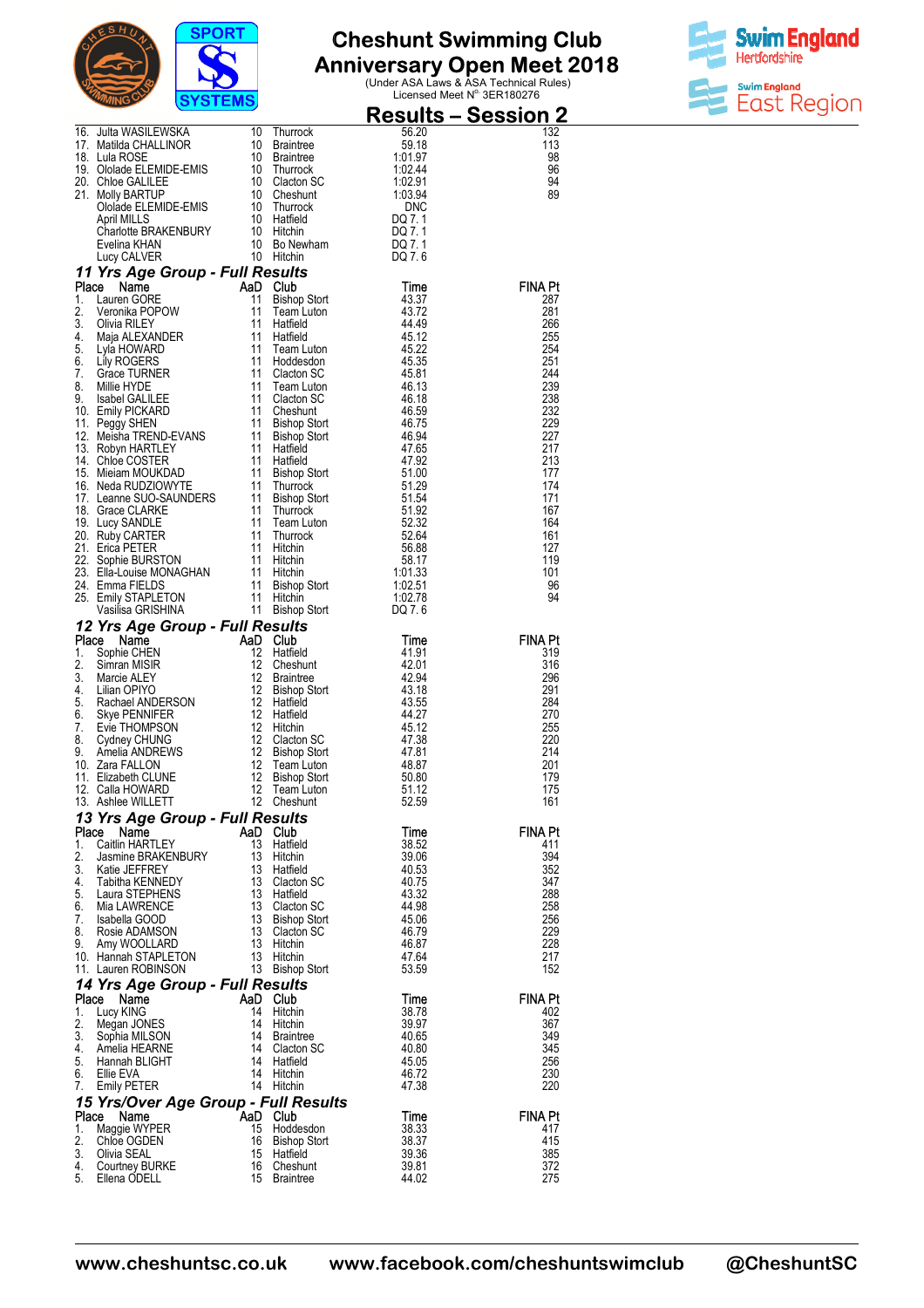

**Anniversary Open Meet 2018**<br>Under ASA Laws & ASA Technical Rules)<br>Licensed Meet N<sup>o.</sup> 3ER180276



### **Results – Session 2**

#### **EVENT 208 Boys 09 Yrs/Over 50m Breaststroke**

|             | 09 Yrs Age Group - Full Results<br><b>CONTROLLER</b><br><b>CONTROLLER</b><br><b>CONTROLLER</b><br><b>CONTROLLER</b><br><b>CONTROLLER</b><br><b>CONTROLLER</b><br><b>CONTROLLER</b><br><b>CONTROLLER</b><br><b>CONTROLLER</b><br><b>CONTROLLER</b><br><b>CONTROLLER</b><br><b>CONTROLLER</b><br><b>CONTROLLER</b><br><b>CONTROLLER</b><br><b>CONTROLLER</b><br><b>CONTROLLER</b> |          |                                                  |                       |                       |  |  |  |
|-------------|---------------------------------------------------------------------------------------------------------------------------------------------------------------------------------------------------------------------------------------------------------------------------------------------------------------------------------------------------------------------------------|----------|--------------------------------------------------|-----------------------|-----------------------|--|--|--|
| Place       |                                                                                                                                                                                                                                                                                                                                                                                 |          |                                                  |                       | <b>FINA Pt</b>        |  |  |  |
| 1.          |                                                                                                                                                                                                                                                                                                                                                                                 |          |                                                  |                       | 99                    |  |  |  |
| 2.<br>3.    |                                                                                                                                                                                                                                                                                                                                                                                 |          |                                                  |                       | 94<br>94              |  |  |  |
| 4.          |                                                                                                                                                                                                                                                                                                                                                                                 |          |                                                  |                       | 87                    |  |  |  |
| 5.          |                                                                                                                                                                                                                                                                                                                                                                                 |          |                                                  |                       | 78                    |  |  |  |
| 6.          |                                                                                                                                                                                                                                                                                                                                                                                 |          |                                                  |                       | 77                    |  |  |  |
| 7.          |                                                                                                                                                                                                                                                                                                                                                                                 |          |                                                  |                       | 46                    |  |  |  |
|             | 9 Bishop Stort<br>1. Lucas HARTLEY<br>1. Lucas HARTLEY<br>1. Lucas HARTLEY<br>1. Lucas HARTLEY<br>1. Lucas HARTLEY<br>1. Lucas HARTLEY<br>1. Lucas HARTLEY<br>1. Cucas HARTLEY<br>1. Cucas HARTLEY<br>1. Cucas CHIGART 1. 1. Cucas CHIGARY<br>1. Gu                                                                                                                             |          |                                                  |                       |                       |  |  |  |
|             |                                                                                                                                                                                                                                                                                                                                                                                 |          |                                                  |                       | <b>FINA Pt</b>        |  |  |  |
|             |                                                                                                                                                                                                                                                                                                                                                                                 |          |                                                  |                       | 216                   |  |  |  |
|             |                                                                                                                                                                                                                                                                                                                                                                                 |          |                                                  |                       | 150<br>133            |  |  |  |
|             |                                                                                                                                                                                                                                                                                                                                                                                 |          |                                                  |                       | 132                   |  |  |  |
|             |                                                                                                                                                                                                                                                                                                                                                                                 |          |                                                  |                       | 130                   |  |  |  |
|             |                                                                                                                                                                                                                                                                                                                                                                                 |          |                                                  |                       | 127                   |  |  |  |
|             |                                                                                                                                                                                                                                                                                                                                                                                 |          |                                                  |                       | 120                   |  |  |  |
|             |                                                                                                                                                                                                                                                                                                                                                                                 |          |                                                  |                       | 117                   |  |  |  |
|             |                                                                                                                                                                                                                                                                                                                                                                                 |          |                                                  |                       | 96<br>93              |  |  |  |
|             |                                                                                                                                                                                                                                                                                                                                                                                 |          |                                                  |                       | 76                    |  |  |  |
|             |                                                                                                                                                                                                                                                                                                                                                                                 |          |                                                  |                       | 72                    |  |  |  |
|             |                                                                                                                                                                                                                                                                                                                                                                                 |          |                                                  |                       | 70                    |  |  |  |
|             |                                                                                                                                                                                                                                                                                                                                                                                 |          |                                                  |                       | 60                    |  |  |  |
|             |                                                                                                                                                                                                                                                                                                                                                                                 |          |                                                  |                       |                       |  |  |  |
|             |                                                                                                                                                                                                                                                                                                                                                                                 |          |                                                  |                       |                       |  |  |  |
|             | 11 Yrs Age Group - Full Results<br><b>Yrs Age Group - Full Results<br/> Send Mann Club<br/> Igor MoRDEJA 11 Cheshunt<br/> Rhys MILES 11 Hoddesdon<br/> Fergal BARRY 11 Bishop Stort<br/> Matthew NICHOLLS 11 Hatfield<br/> Sam SAFAVIZADEH 11 Cheshunt<br/> Mexander CAIRNCROSS 11 Hitchin<br/> Jac</b>                                                                         |          | <b>s<i>ults</i></b><br>Club<br>Cheshunt<br>Hodda |                       |                       |  |  |  |
| Place<br>1. |                                                                                                                                                                                                                                                                                                                                                                                 |          |                                                  | Time<br>44.43         | <b>FINA Pt</b><br>183 |  |  |  |
| 2.          |                                                                                                                                                                                                                                                                                                                                                                                 |          |                                                  | 47.90                 | 146                   |  |  |  |
| 3.          |                                                                                                                                                                                                                                                                                                                                                                                 |          |                                                  | 48.07                 | 144                   |  |  |  |
| 4.          |                                                                                                                                                                                                                                                                                                                                                                                 |          |                                                  | 50.58                 | 124                   |  |  |  |
| 5.          |                                                                                                                                                                                                                                                                                                                                                                                 |          |                                                  | 50.65                 | 123                   |  |  |  |
| 6.<br>7.    |                                                                                                                                                                                                                                                                                                                                                                                 |          |                                                  | 53.40<br>54.43        | 105<br>99             |  |  |  |
| 8.          |                                                                                                                                                                                                                                                                                                                                                                                 |          |                                                  | 54.90                 | 97                    |  |  |  |
| 9.          |                                                                                                                                                                                                                                                                                                                                                                                 |          |                                                  | $\frac{56.28}{56.28}$ | 90                    |  |  |  |
|             | 10. Ashton CLARK                                                                                                                                                                                                                                                                                                                                                                |          |                                                  | 59.02                 | 78                    |  |  |  |
|             |                                                                                                                                                                                                                                                                                                                                                                                 |          |                                                  | DQ 7.4                |                       |  |  |  |
|             | 12 Yrs Age Group - Full Results                                                                                                                                                                                                                                                                                                                                                 |          |                                                  |                       |                       |  |  |  |
| Place       | Compared to the Manufold Club<br>Cliver BLIGHT Maximilian COLTMAN<br>Maximilian COLTMAN 12 Cheshunt<br>Harry BRUNTON 12 Cheshunt<br>David BADCOCK 12 Bishop Stort                                                                                                                                                                                                               |          |                                                  | Time                  | <b>FINA Pt</b>        |  |  |  |
| 1.<br>2.    |                                                                                                                                                                                                                                                                                                                                                                                 |          |                                                  | 41.35<br>45.88        | 227<br>166            |  |  |  |
| 3.          |                                                                                                                                                                                                                                                                                                                                                                                 |          |                                                  | 47.04                 | 154                   |  |  |  |
| 4.          |                                                                                                                                                                                                                                                                                                                                                                                 |          |                                                  | 47.22                 | 152                   |  |  |  |
|             |                                                                                                                                                                                                                                                                                                                                                                                 |          |                                                  |                       |                       |  |  |  |
|             | <b>13 Yrs Age Group - Full Results<br/> Place Name - AaD Club<br/> 1. Aidan WOOD - 13 Hitchin<br/> 2. Aaron PICKARD - 13 Cheshur<br/> 3. Rohan MISIR - 13 Cheshur<br/> 4. Ryan DIXON - 13 Bo New!<br/> 5. Daniel TSHUMA - 13 Bo New!<br/> 6. Luke PAYNE - 13</b>                                                                                                                |          | aD Club<br>13 Hitchin<br>13 Cheshunt             | Time                  | <b>FINA Pt</b>        |  |  |  |
|             |                                                                                                                                                                                                                                                                                                                                                                                 |          |                                                  | 40.08                 | 250                   |  |  |  |
|             |                                                                                                                                                                                                                                                                                                                                                                                 |          |                                                  | 40.90                 | 235                   |  |  |  |
|             |                                                                                                                                                                                                                                                                                                                                                                                 |          | 13 Cheshunt<br>13 Bo Newham                      | 41.94<br>42.72        | 218<br>206            |  |  |  |
|             |                                                                                                                                                                                                                                                                                                                                                                                 |          | Bo Newham                                        | 43.26                 | 198                   |  |  |  |
|             |                                                                                                                                                                                                                                                                                                                                                                                 |          |                                                  | 44.34                 | 184                   |  |  |  |
| 7.          | <b>Matthew PACK</b>                                                                                                                                                                                                                                                                                                                                                             |          | 13 Braintree                                     | 47.73                 | 148                   |  |  |  |
|             | 14 Yrs Age Group - Full Results                                                                                                                                                                                                                                                                                                                                                 |          |                                                  |                       |                       |  |  |  |
| Place       | Name                                                                                                                                                                                                                                                                                                                                                                            | AaD      | <b>Club</b>                                      | Time                  | FINA Pt               |  |  |  |
| 1.          | Morgan FOSTER                                                                                                                                                                                                                                                                                                                                                                   | 14       | <b>Braintree</b>                                 | 34.88                 | 379                   |  |  |  |
| 2.          | Alex SMITH                                                                                                                                                                                                                                                                                                                                                                      | 14       | Cheshunt                                         | 44.29                 | 185                   |  |  |  |
| 3.          | Hulusi OZKURT<br>Theo MILLAR                                                                                                                                                                                                                                                                                                                                                    | 14<br>14 | Cheshunt<br>Co St Albans                         | 45.47<br><b>DNC</b>   | 171                   |  |  |  |
|             | 15 Yrs/Over Age Group - Full Results                                                                                                                                                                                                                                                                                                                                            |          |                                                  |                       |                       |  |  |  |
| Place       | Name                                                                                                                                                                                                                                                                                                                                                                            | AaD      | Club                                             | Time                  | FINA Pt               |  |  |  |
| 1.          | Alfred WOLDEAREGAYE                                                                                                                                                                                                                                                                                                                                                             | 16       | Bo Newham                                        | 36.11                 | 341                   |  |  |  |
| 2.          | Oliver PREECE                                                                                                                                                                                                                                                                                                                                                                   | 15       | <b>Braintree</b>                                 | 41.84                 | 219                   |  |  |  |
| 3.          | Dougie GRAYLING                                                                                                                                                                                                                                                                                                                                                                 | 15       | Hoddesdon                                        | 41.90                 | 218                   |  |  |  |
| 4.          | Guilherme GOMES                                                                                                                                                                                                                                                                                                                                                                 | 15       | Bo Newham                                        | 44.74                 | 179                   |  |  |  |

#### **EVENT 209 Girls 09 Yrs/Over 100m Freestyle**

| 09 Yrs Age Group - Full Results |                      |     |                     |         |                |       |
|---------------------------------|----------------------|-----|---------------------|---------|----------------|-------|
| Place                           | Name                 | AaD | Club                | Time    | <b>FINA Pt</b> | 50    |
| 1.                              | Isabelle YOUNG       | 9   | Clacton SC          | 1:16.56 | 294            | 37.77 |
| 2.                              | Margarita STOIMENOVA | 9   | Bo Newham           | 1:24.65 | 217            | 41.10 |
| 3.                              | Amber HIGGS-SMITH    |     | Bo Newham           | 1:25.93 | 207            | 42.22 |
| 4.                              | Hannah ROBINSON      | 9   | <b>Bishop Stort</b> | 1:28.10 | 192            | 41.16 |
| 5.                              | Ever IVES            |     | Hatfield            | 1.29.69 | 182            | 40.91 |
| 6.                              | Freya BRUCE          | 9   | Thurrock            | 1:31.19 | 174            | 43.89 |
| 7.                              | Neve JONES           | 9   | Hitchin             | 1:31.72 | 171            | 43.17 |
| 8.                              | Catherine CLUNE      |     | <b>Bishop Stort</b> | 1:35.29 | 152            | 44.82 |
| 9.                              | Roxanne COKER        | 9   | Thurrock            | 1:36.16 | 148            | 45.63 |
| 10.                             | Isabelle RAVEN       | 9   | <b>Braintree</b>    | 1:40.95 | 128            | 44.92 |
|                                 | 11. Katie WEBSTER    |     | Thurrock            | 1:42.27 | 123            | 48.49 |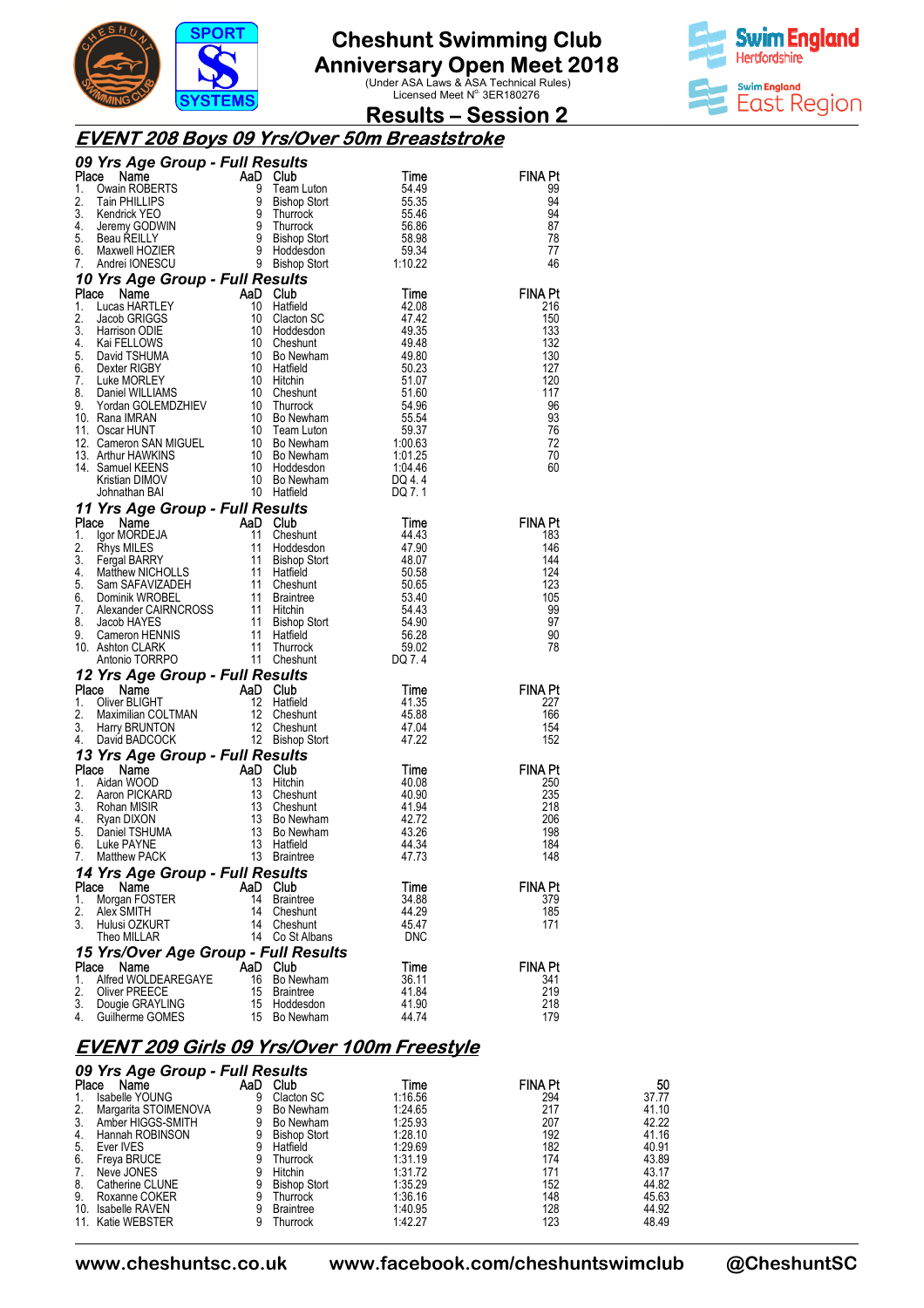



|             | <u> 1 0 1 1 1 1 1 0 1 </u>               |          |                                         | <b>Results – Session 2</b> |                       |                |  |  |
|-------------|------------------------------------------|----------|-----------------------------------------|----------------------------|-----------------------|----------------|--|--|
|             | 10 Yrs Age Group - Full Results          |          |                                         |                            |                       |                |  |  |
| Place<br>1. | Name<br>Harmonie FRY OLIFF               | 10       | AaD Club<br>Braintree                   | Time<br>1:12.78            | <b>FINA Pt</b><br>342 | 50<br>35.22    |  |  |
| 2.          | Isobel MATFIELD                          | 10       | Hitchin                                 | 1:21.72                    | 241                   | 39.54          |  |  |
| 3.          | Charlotte BRAKENBURY                     | 10       | Hitchin                                 | 1:22.53                    | 234                   | 40.20          |  |  |
| 4.<br>5.    | Aine DUNWOODIE<br>Darcey CROFT           |          | 10 Co St Albans<br>10 Hatfield          | 1:22.79<br>1:26.15         | 232<br>206            | 40.03<br>40.29 |  |  |
| 6.          | Maisy WOOD                               |          | 10 Clacton SC                           | 1:27.95                    | 193                   | 42.02          |  |  |
| 7.<br>8.    | Emmie SHIPTON<br>Olivia RICKETTS         |          | 10 Hatfield<br>10 Bishop Stort          | 1:28.52<br>1:29.91         | 190<br>181            | 42.13<br>42.70 |  |  |
| 9.          | Imogen TANG                              | 10       | <b>Bishop Stort</b>                     | 1:31.20                    | 173                   | 44.09          |  |  |
|             | 10. Lucy CALVER                          |          | 10 Hitchin                              | 1:32.17                    | 168                   | 43.98          |  |  |
|             | 11. Amy THOMPSON<br>12. Darcy MCMULLINS  | 10       | Thurrock<br>10 Cheshunt                 | 1:32.19<br>1:34.16         | 168<br>158            | 44.29<br>45.12 |  |  |
|             | 13. Olivia THOMAS-AUSTIN                 |          | 10 Bishop Stort                         | 1:34.37                    | 157                   | 46.16          |  |  |
|             | 14. Evelina KHAN<br>15. Olivia WATSON    |          | 10 Bo Newham<br>10 Braintree            | 1:34.41<br>1:36.65         | 156<br>146            | 45.52<br>46.60 |  |  |
|             | 16. Adumoluwa KOYEJO                     |          | 10 Thurrock                             | 1:37.36                    | 142                   | 45.71          |  |  |
|             | 17. Millicent WALKER                     |          | 10 Hoddesdon                            | 1:40.47                    | 130                   | 47.16          |  |  |
|             | 18. Lula ROSE<br>19. Gabriela WROBEL     |          | 10 Braintree<br>10 Braintree            | 1:41.32<br>1:42.60         | 126<br>122            | 47.94<br>47.54 |  |  |
|             | 20. Matilda CHALLINOR                    |          | 10 Braintree                            | 1.44.60                    | 115                   | 48.77          |  |  |
|             | 11 Yrs Age Group - Full Results          |          |                                         |                            |                       |                |  |  |
| Place       | Name                                     | 11       | AaD Club<br>Team Luton                  | Time<br>1:09.79            | <b>FINA Pt</b>        | 50<br>33.88    |  |  |
| 1.<br>2.    | Lyla HOWARD<br>Maja ALEXANDER            | 11       | Hatfield                                | 1:11.51                    | 388<br>360            | 34.95          |  |  |
| 3.          | Charlotte WILLIAMS                       | 11       | Cheshunt                                | 1:12.14                    | 351                   | 34.46          |  |  |
| 4.<br>5.    | Lily ROGERS<br>Chloe COSTER              | 11       | Hoddesdon<br>11 Hatfield                | 1:12.36<br>1:12.64         | 348<br>344            | 34.64<br>35.31 |  |  |
| 6.          | Jorja SAMPSON                            | 11       | <b>Braintree</b>                        | 1:16.39                    | 296                   | 36.79          |  |  |
| 7.          | Olivia RILEY                             | 11       | Hatfield                                | 1:16.47                    | 295                   | 36.80          |  |  |
| 8.<br>9.    | Millie HYDE<br>Meisha TREND-EVANS        | 11<br>11 | Team Luton<br><b>Bishop Stort</b>       | 1:18.95<br>1:19.35         | 268<br>264            | 38.29<br>37.51 |  |  |
|             | 10. Amy PINCKNEY                         |          | 11 Bishop Stort                         | 1:19.94                    | 258                   | 38.46          |  |  |
|             | 11. Lauren GORE<br>12. Isabel GALILEE    |          | 11 Bishop Stort<br>11 Clacton SC        | 1:21.41<br>1:21.94         | 244<br>239            | 39.21<br>38.97 |  |  |
|             | 13. Peggy SHEN                           | 11       | <b>Bishop Stort</b>                     | 1:22.69                    | 233                   | 40.20          |  |  |
|             | 14. Ellen MILLAR-BOND                    | 11       | <b>Bishop Stort</b>                     | 1:23.54                    | 226                   | 41.12          |  |  |
|             | 15. Erica PETER<br>16. Grace MASON       | 11<br>11 | Hitchin<br><b>Bishop Stort</b>          | 1:26.97<br>1:27.62         | 200<br>196            | 40.99<br>41.81 |  |  |
|             | 17. Emma FIELDS                          |          | 11 Bishop Stort                         | 1:27.72                    | 195                   | 42.33          |  |  |
|             | 18. Robyn HARTLEY<br>19. Grace CLARKE    | 11<br>11 | Hatfield<br>Thurrock                    | 1:28.11<br>1:28.25         | 192<br>191            | 41.76<br>40.52 |  |  |
|             | 20. Grace BOROUGHS                       |          | 11 Braintree                            | 1:30.88                    | 175                   | 43.47          |  |  |
|             | 21. Fresia RADZI-GOLDSMITH               |          | 11 Cheshunt                             | 1:31.17                    | 174                   | 44.18          |  |  |
|             | 22. Ruby CARTER<br>23. Mieiam MOUKDAD    | 11<br>11 | Thurrock<br><b>Bishop Stort</b>         | 1:31.20<br>1:32.99         | 173<br>164            | 42.78<br>44.54 |  |  |
|             | 24. Lucy SANDLE                          | 11       | Team Luton                              | 1:36.29                    | 147                   | 43.83          |  |  |
|             | 25. Sophie BURSTON                       | 11       | Hitchin                                 | 1:39.55                    | 133                   | 46.62          |  |  |
| Place       | 12 Yrs Age Group - Full Results<br>Name  |          | AaD Club                                | Time                       | FINA Pt               | 50             |  |  |
| 1.          | Sophie CHEN                              | 12       | Hatfield                                | 1:12.55                    | 345                   | 35.25          |  |  |
|             | Emily CAIRNCROSS                         |          | 12 Hitchin                              | 1:12.58                    | 345                   | 35.27          |  |  |
| 3.<br>4.    | Lilian OPIYO<br>Marcie ALEY              | 12<br>12 | <b>Bishop Stort</b><br><b>Braintree</b> | 1:13.44<br>1:13.71         | 333<br>329            | 36.04<br>35.64 |  |  |
| 5.          | Evie THOMPSON                            | 12       | Hitchin                                 | 1:14.78                    | 315                   | 35.95          |  |  |
| 6.          | Zara FALLON                              |          | 12 Team Luton<br>12 Cheshunt            | 1:17.49                    | 283<br>266            | 38.19<br>37.56 |  |  |
| 7.<br>8.    | Simran MISIR<br>Lucy KEENS               |          | 12 Hoddesdon                            | 1:19.12<br>1:19.30         | 264                   | 39.03          |  |  |
| 9.          | Victoria TOWNSEND                        |          | 12 Cheshunt                             | 1:20.38                    | 254                   | 40.51          |  |  |
|             | 10. Calla HOWARD<br>11. Elizabeth CLUNE  |          | 12 Team Luton<br>12 Bishop Stort        | 1:20.96<br>1:22.01         | 248<br>239            | 39.64<br>38.58 |  |  |
|             | 12. Ashlee WILLETT                       |          | 12 Cheshunt                             | 1:25.37                    | 212                   | 40.88          |  |  |
|             | 13. Jennifer WHITE<br>14. Amelia ANDREWS | 12       | Team Luton<br>12 Bishop Stort           | 1:26.86<br>1:27.50         | 201<br>196            | 41.00<br>40.53 |  |  |
|             | 15. Lyndsey ENGELBRECHT                  |          | 12 Hoddesdon                            | 1:40.66                    | 129                   | 48.16          |  |  |
|             | 13 Yrs Age Group - Full Results          |          |                                         |                            |                       |                |  |  |
| Place       | Name                                     |          | AaD Club                                | Time                       | <b>FINA Pt</b>        | 50             |  |  |
| 1.<br>2.    | Sophie LEDGER<br>Isabella HAMMOND        | 13<br>13 | Hatfield<br>Hitchin                     | 1:07.09<br>1:07.92         | 436<br>421            | 32.36<br>33.43 |  |  |
| 3.          | Laura STEPHENS                           | 13       | Hatfield                                | 1:08.15                    | 416                   | 33.45          |  |  |
| 4.          | Isabella GOOD                            | 13       | Bishop Stort                            | 1:10.20                    | 381                   | 33.93          |  |  |
| 5.<br>6.    | Jasmine BRAKENBURY<br>Katie JEFFREY      | 13<br>13 | Hitchin<br>Hatfield                     | 1:10.53<br>1:10.73         | 376<br>372            | 33.65<br>34.45 |  |  |
| 7.          | Caitlin HARTLEY                          | 13       | Hatfield                                | 1:11.59                    | 359                   | 34.64          |  |  |
| 8.<br>9.    | <b>Charlotte CLARK</b><br>Mia LAWRENCE   | 13<br>13 | Hitchin<br>Clacton SC                   | 1:12.29<br>1:13.15         | 349<br>337            | 34.98<br>35.41 |  |  |
|             | 10. Evie BROWN                           | 13       | Cheshunt                                | 1:14.26                    | 322                   | 35.62          |  |  |
|             | 11. Sofia READ                           | 13       | <b>Bishop Stort</b>                     | 1:18.61                    | 271                   | 38.81          |  |  |
|             | 12. Lauren ROBINSON<br>13. Minnie SAVAGE | 13<br>13 | <b>Bishop Stort</b><br>Bishop Stort     | 1:18.86<br>1:22.06         | 269<br>238            | 37.18<br>39.76 |  |  |
|             | 14. Hannah STAPLETON                     | 13       | Hitchin                                 | 1:25.34                    | 212                   | 41.09          |  |  |
|             | 15. Tabitha KENNEDY<br>Rosie ADAMSON     | 13<br>13 | Clacton SC<br>Clacton SC                | 1:27.43<br><b>DNC</b>      | 197                   | 38.72          |  |  |
|             | Michelle WOLDEAREGAYE                    | 13       | Bo Newham                               | DQ 4.4                     |                       |                |  |  |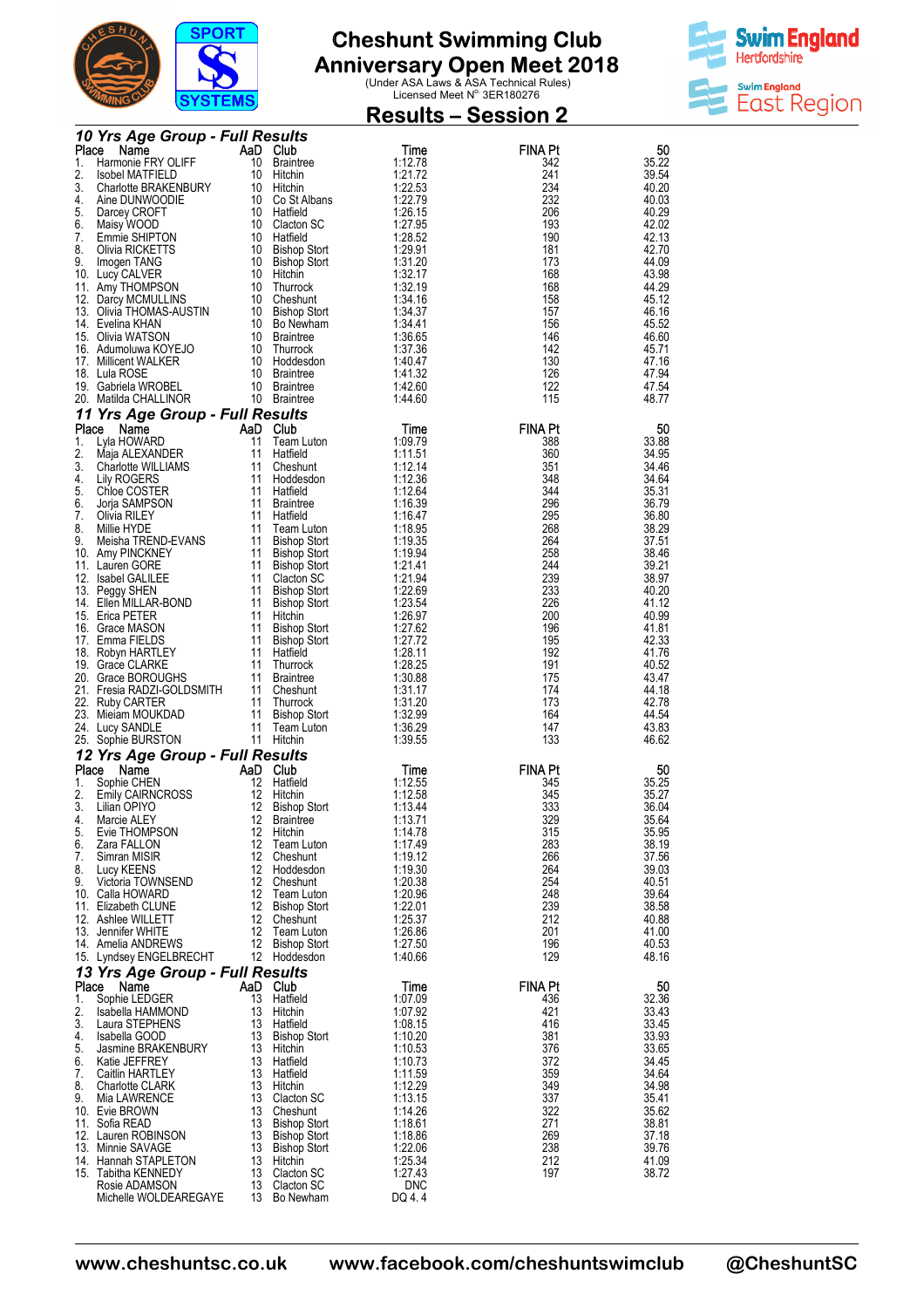



|          |                                                  | 191 EM9  |                                 | <b>Results – Session 2</b> |                |                |
|----------|--------------------------------------------------|----------|---------------------------------|----------------------------|----------------|----------------|
|          | 14 Yrs Age Group - Full Results                  |          |                                 |                            |                |                |
| Place    | Name                                             | AaD Club |                                 | Time                       | FINA Pt        | 50             |
| 1.<br>2. | Bianka MISIKOVA<br>Matilda TURNER                |          | 14 Hatfield<br>14 Hitchin       | 1:03.66<br>1:04.46         | 511<br>492     | 30.93<br>31.74 |
| 3.       | Lucy KING                                        |          | 14 Hitchin                      | 1:05.00                    | 480            | 32.02          |
| 4.<br>5. | Aimee WILLIAMS<br>Megan JONES                    |          | 14 Cheshunt<br>14 Hitchin       | 1:06.32<br>1:07.41         | 452<br>430     | 32.58<br>32.41 |
| 6.       | Amelia HEARNE                                    |          | 14 Clacton SC                   | 1:10.91                    | 370            | 32.62          |
| 7.       | Ellie EVA                                        |          | 14 Hitchin                      | 1:13.23                    | 336            | 35.08          |
| 8.<br>9. | Hannah BLIGHT<br>Olivia MOREY                    |          | 14 Hatfield<br>14 Cheshunt      | 1:16.04<br>1:16.56         | 300<br>294     | 36.75<br>36.71 |
|          | 10. Emily PETER                                  |          | 14 Hitchin                      | 1:16.63                    | 293            | 36.13          |
|          | 15 Yrs/Over Age Group - Full Results             |          |                                 |                            |                |                |
|          | Place Name                                       | AaD Club |                                 | Time                       | <b>FINA Pt</b> | 50             |
| 1.<br>2. | Zoe MACDONALD<br>Kameliya STOIMENOVA             |          | 15 Hitchin<br>15 Bo Newham      | 1:01.71<br>1:03.41         | 561<br>517     | 30.42<br>31.12 |
| 3.       | Olivia SEAL                                      |          | 15 Hatfield                     | 1:03.76                    | 509            | 31.33          |
| 4.<br>5. | <b>Holly ATKINS</b>                              |          | 16 Cheshunt<br>15 Hoddesdon     | 1:09.61<br>1:10.72         | 391<br>373     | 33.23<br>33.63 |
| 6.       | Maggie WYPER<br>Amy WRIGHT                       |          | 15 Bishop Stort                 | 1:11.78                    | 356            | 34.35          |
|          |                                                  |          |                                 |                            |                |                |
|          | <b>EVENT 210 Boys 09 Yrs/Over 100m Freestyle</b> |          |                                 |                            |                |                |
| Place    | 09 Yrs Age Group - Full Results<br>Name          | AaD Club |                                 | Time                       | <b>FINA Pt</b> | 50             |
| 1.       | Hugo RAUBITSCHEK-SMITH                           |          | 9 Hatfield                      | 1:15.17                    | 213            | 35.58          |
| 2.       | Leo SUO-SAUNDERS                                 |          | 9 Bishop Stort                  | 1:27.97                    | 133            | 41.80          |
| 3.<br>4. | <b>Finley MILLER</b><br>Zandro SANAO             |          | 9 Hitchin<br>9 Bo Newham        | 1:28.31<br>1:29.46         | 131<br>126     | 42.44<br>42.58 |
| 5.       | <b>Tain PHILLIPS</b>                             |          | 9 Bishop Stort                  | 1:35.94                    | 102            | 43.74          |
| 6.       | Owain ROBERTS                                    |          | 9 Team Luton                    | 1:46.58                    | 74             | 47.71          |
| Place    | 10 Yrs Age Group - Full Results<br>Name          | AaD Club |                                 | Time                       | <b>FINA Pt</b> | 50             |
| 1.       | George PRINCE                                    |          | 10 Hatfield                     | 1:15.23                    | 213            | 37.24          |
| 2.       | Kai FELLOWS                                      |          | 10 Cheshunt                     | 1:20.55                    | 173            | 38.25          |
| 3.<br>4. | Qaiyan THOMPSON<br>George TAYLOR                 |          | 10 Bo Newham<br>10 Bishop Stort | 1:20.93<br>1:21.00         | 171<br>170     | 38.64<br>39.26 |
| 5.       | Oliver TOM                                       |          | 10 Hoddesdon                    | 1:22.59                    | 161            | 38.76          |
| 6.<br>7. | Luke MORLEY                                      |          | 10 Hitchin<br>10 Bo Newham      | 1:25.48<br>1:30.53         | 145<br>122     | 42.07<br>46.60 |
| 8.       | Cameron SAN MIGUEL<br>Dexter RIGBY               |          | 10 Hatfield                     | 1:30.79                    | 121            | 42.91          |
| 9.       | Johnathan BAI                                    |          | 10 Hatfield                     | 1:31.11                    | 120            | 43.71          |
|          | 10. Arthur HAWKINS<br>11. Yordan GOLEMDZHIEV     |          | 10 Bo Newham<br>10 Thurrock     | 1:34.98<br>1:40.32         | 105<br>89      | 46.33<br>46.45 |
|          | 12. Daniel WILLIAMS                              |          | 10 Cheshunt                     | 1:40.44                    | 89             | 46.99          |
|          | 13. Oscar HUNT                                   |          | 10 Team Luton<br>10 Bo Newham   | 1:49.19<br>1:49.88         | 69             | 52.98          |
|          | 14. Fadel NOMEN<br>Jacob GRIGGS                  |          | 10 Clacton SC                   | <b>DNC</b>                 | 68             | 51.27          |
|          | 11 Yrs Age Group - Full Results                  |          |                                 |                            |                |                |
| Place    | Name                                             | AaD Club |                                 | Time                       | <b>FINA Pt</b> | 50             |
| 1.<br>2. | Jago DERRINGTON<br>lgor MORDEJA                  | 11<br>11 | <b>Bishop Stort</b><br>Cheshunt | 1:12.07<br>1:14.94         | 242<br>215     | 34.82<br>35.93 |
| 3.       | Fergal BARRY                                     | 11       | <b>Bishop Stort</b>             | 1:17.41                    | 195            | 37.77          |
| 4.<br>5. | Matthew NICHOLLS<br>Rhys MILES                   | 11<br>11 | Hatfield<br>Hoddesdon           | 1:25.20<br>1:27.28         | 146<br>136     | 40.69<br>40.55 |
| 6.       | Alexander CAIRNCROSS                             | 11       | Hitchin                         | 1:28.54                    | 130            | 43.11          |
| 7.       | Sam SAFAVIZADEH                                  | 11       | Cheshunt                        | 1:29.10                    | 128            | 42.04          |
| 8.<br>9. | Cameron HENNIS<br>Ashton CLARK                   | 11<br>11 | Hatfield<br>Thurrock            | 1:30.55<br>1:32.88         | 122<br>113     | 42.82<br>46.28 |
|          | 10. Dominik WROBEL                               | 11       | <b>Braintree</b>                | 1:34.39                    | 107            | 44.89          |
|          | 11. Alexander THURSFIELD                         |          | 11 Bishop Stort                 | 1:37.20                    | 98             | 46.48          |
| Place    | 12 Yrs Age Group - Full Results<br>Name          | AaD Club |                                 | Time                       | <b>FINA Pt</b> | 50             |
| 1.       | Oliver BLIGHT                                    | 12       | Hatfield                        | 1:15.28                    | 212            | 36.25          |
| 2.       | David BADCOCK                                    | 12       | <b>Bishop Stort</b>             | 1:16.17                    | 205            | 36.95          |
| 3.<br>4. | Maximilian COLTMAN<br>Joshua ELLIS               | 12<br>12 | Cheshunt<br>Hatfield            | 1:16.70<br>1:19.69         | 201<br>179     | 37.02<br>38.44 |
| 5.       | Darren PAREDES-FLORES                            |          | 12 Bo Newham                    | 1:19.78                    | 178            | 38.10          |
| 6.       | <b>Harry EAGLE</b>                               |          | 12 Bishop Stort                 | 1:32.05                    | 116            | 44.89          |
| Place    | 13 Yrs Age Group - Full Results<br>Name          | AaD Club |                                 | Time                       | <b>FINA Pt</b> | 50             |
| 1.       | Aidan WOOD                                       | 13       | Hitchin                         | 1:09.89                    | 265            | 32.83          |
| 2.<br>3. | Rowan MILLER<br>Luke PAYNE                       | 13<br>13 | Hitchin<br>Hatfield             | 1:10.97<br>1:11.84         | 253<br>244     | 33.95<br>34.25 |
| 4.       | Rohan MISIR                                      | 13       | Cheshunt                        | 1:16.75                    | 200            | 37.00          |
| 5.       | <b>Matthew PACK</b>                              | 13       | <b>Braintree</b>                | 1:17.30                    | 196            | 37.59          |
| 6.<br>7. | Ryan DIXON<br>Daniel CHEN                        |          | 13 Bo Newham<br>13 Hitchin      | 1:18.27<br>1:21.70         | 189<br>166     | 37.22<br>38.83 |
|          | 14 Yrs Age Group - Full Results                  |          |                                 |                            |                |                |
| Place    | Name                                             | AaD Club |                                 | Time                       | <b>FINA Pt</b> | 50             |
| 1.<br>2. | Morgan FOSTER<br><b>Taylor COE</b>               | 14<br>14 | <b>Braintree</b><br>Cheshunt    | 59.53<br>1:03.09           | 430<br>361     | 28.59<br>29.75 |
| 3.       | Zac HOZIER                                       | 14       | Hoddesdon                       | 1:06.79                    | 304            | 31.34          |
| 4.       | Alex SMITH                                       | 14       | Cheshunt                        | 1:20.51                    | 173            | 37.84          |